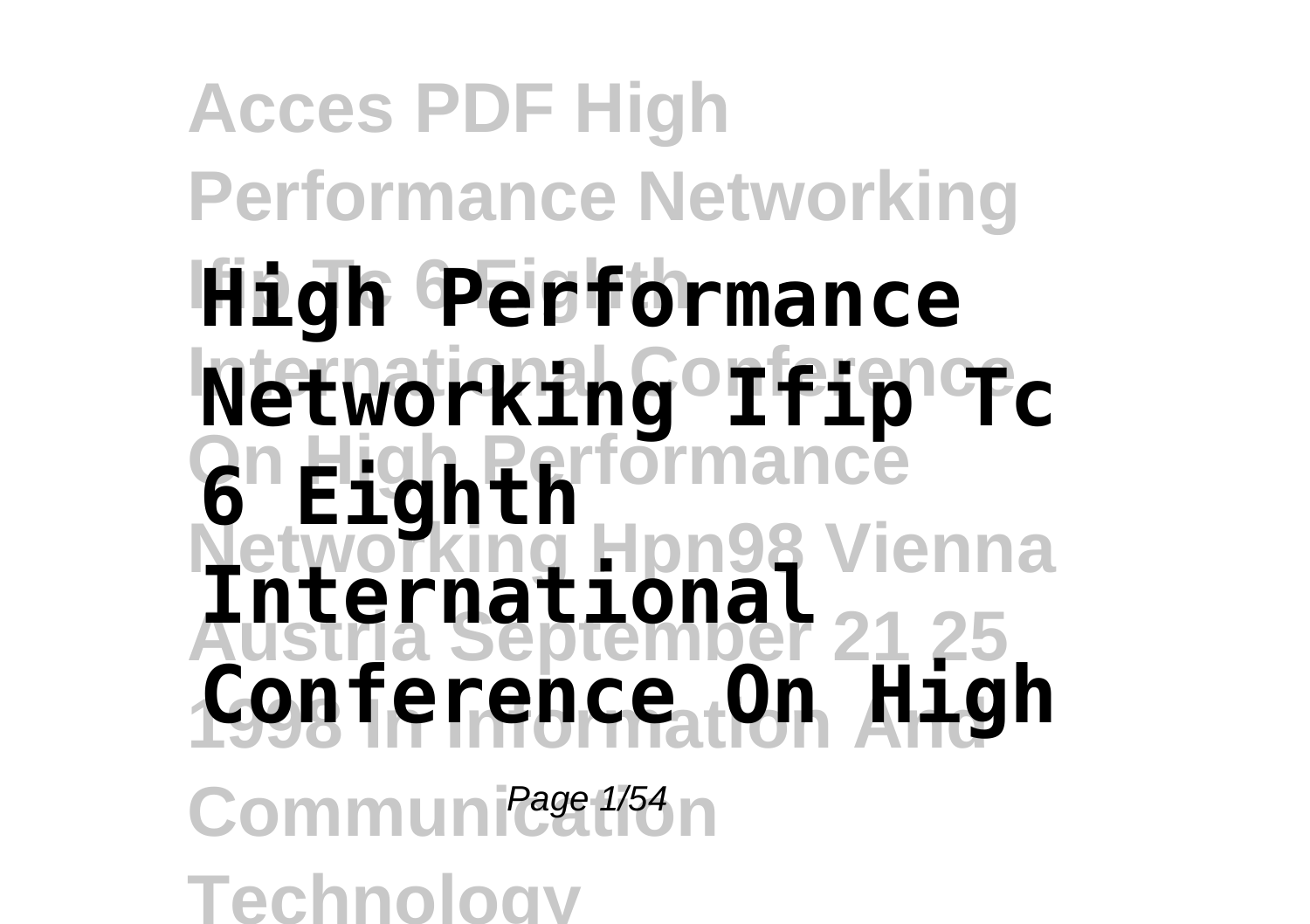# **Acces PDF High Performance Networking Ifip Tc 6 Eighth Performance International Conference Networking Hpn98 Vienna Austriae September 1218 25** nna  $\mathbf{1998}_\mathrm{a}$  In Laformation 1998 In Infage 2/54 ation And **Communication**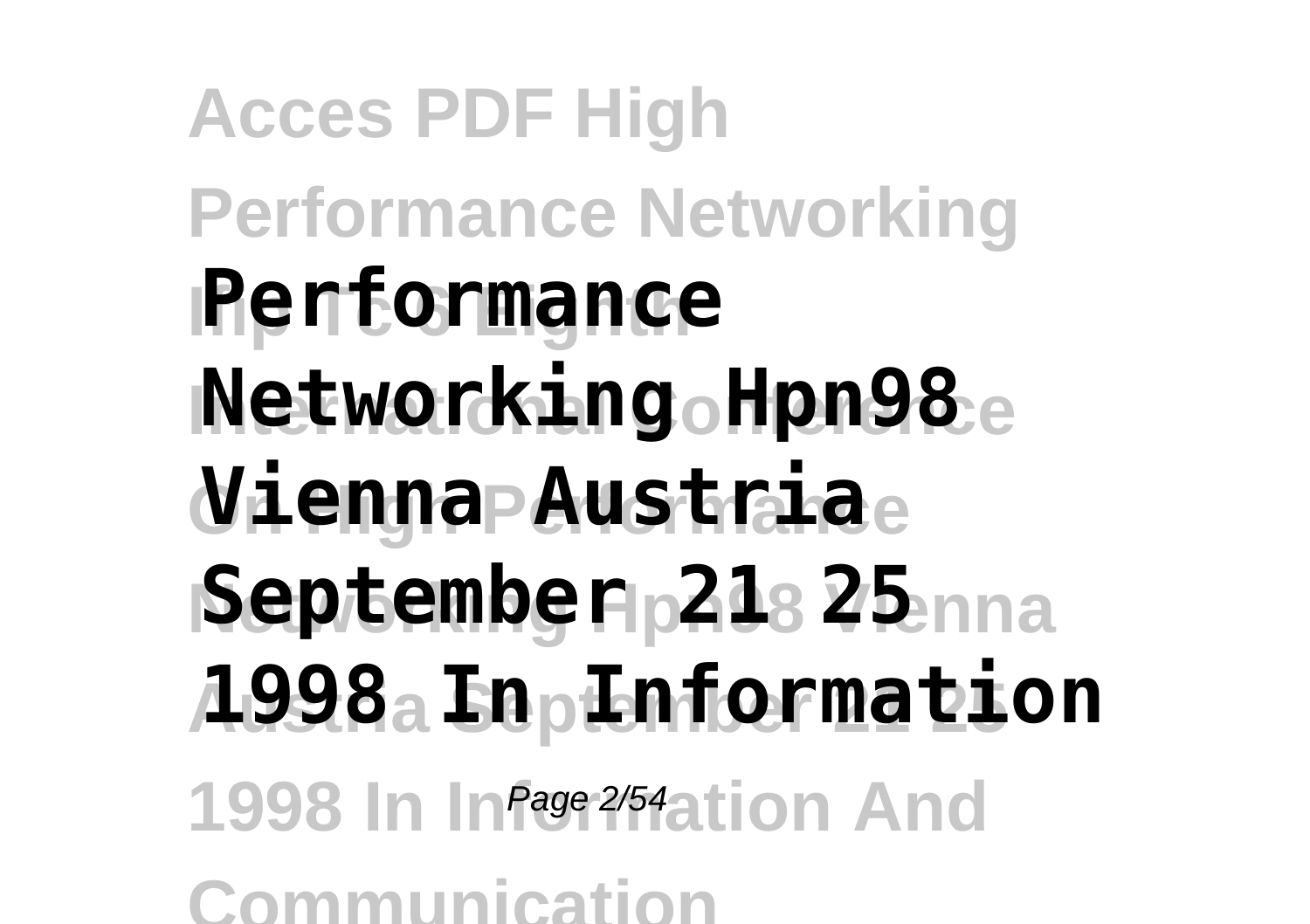# **Acces PDF High Performance Networking Ifip Tc 6 Eighth And Communication ITechnology**onference

Eventuallyerformance definitely discover a<br>cunnlamentary experienced **Attainment by spending more** supplementary experience and

1998 In Infage<sup>3/54</sup>ation And

**Communication**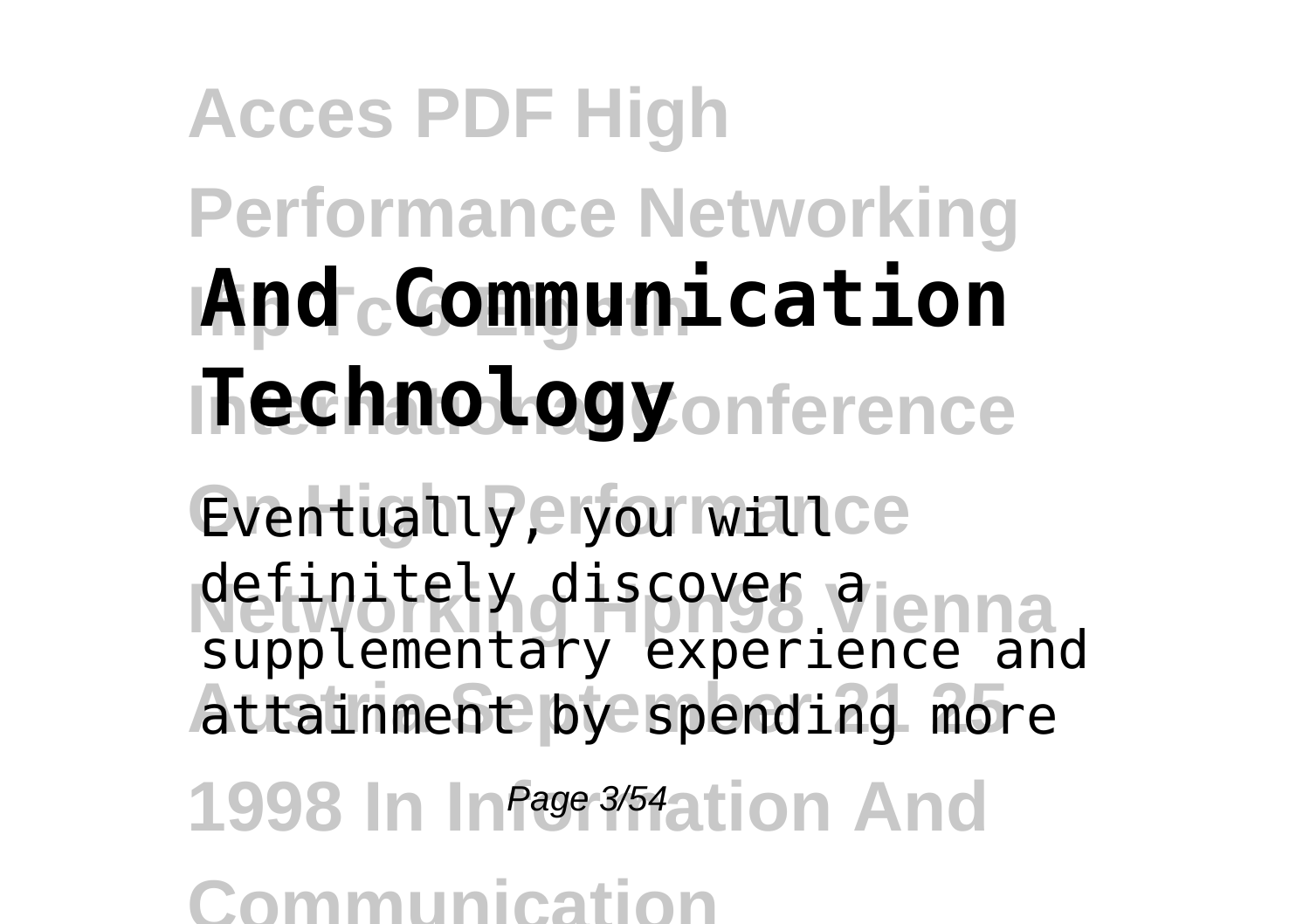**Acces PDF High Performance Networking** cash. cnevertheless when? reatize you take that you<br>require to acquire those all **needs** past having ance significantly cash? Whynna don't you try to get 21 25 **beginning?** That<sup>1</sup>s something Communi<sup>Page 4/54</sup><sub>n</sub> **Technology** realize you take that you something basic in the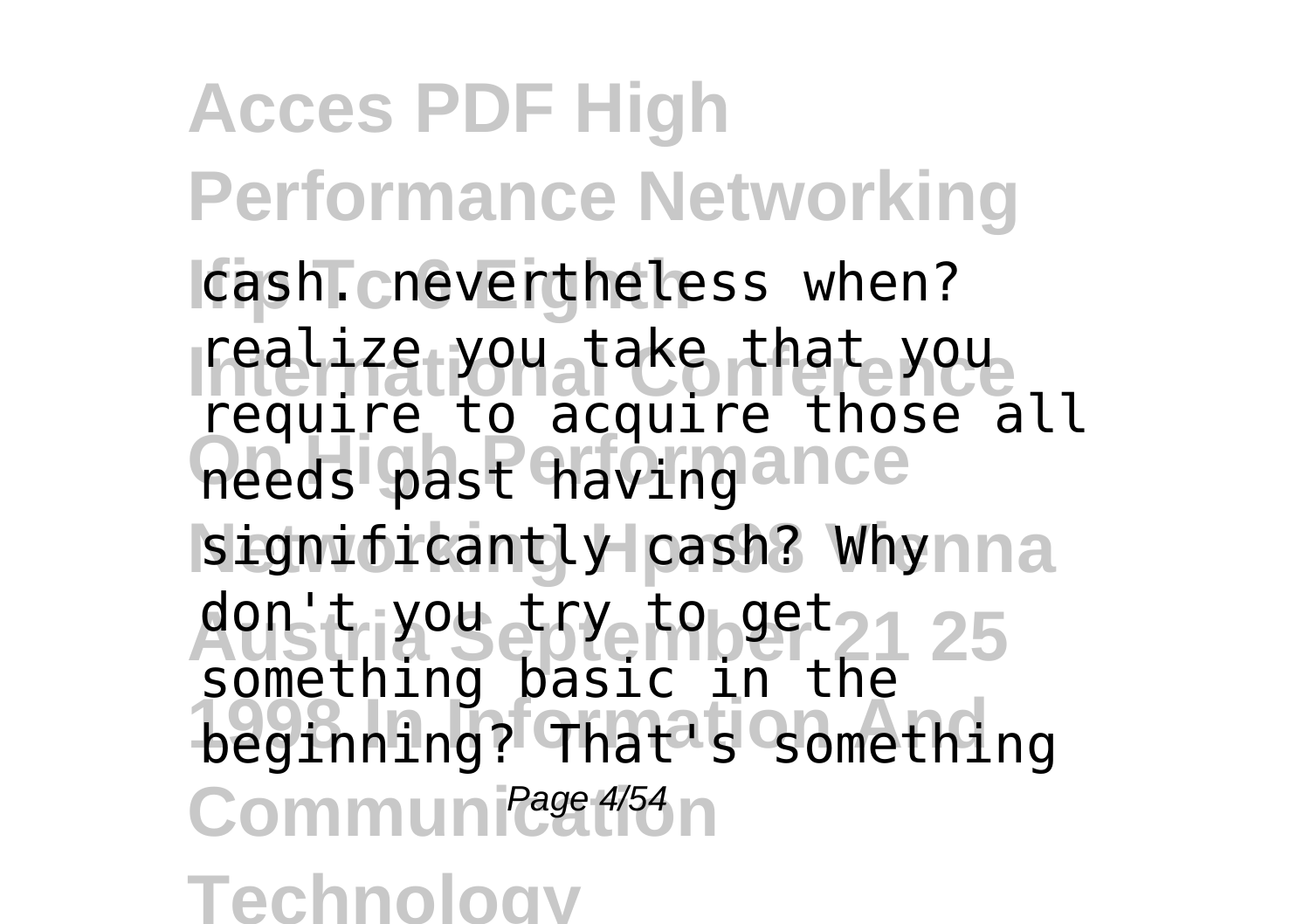**Acces PDF High Performance Networking Ifip Tc 6 Eighth** that will guide you to comprehend even more ence experience, some places, With history Hamusement, and **Austria September 21 25** a lot more? 1998 lyourf at terly own repoch Communi<sup>cage 5/54</sup>n **Technology** approaching the globe,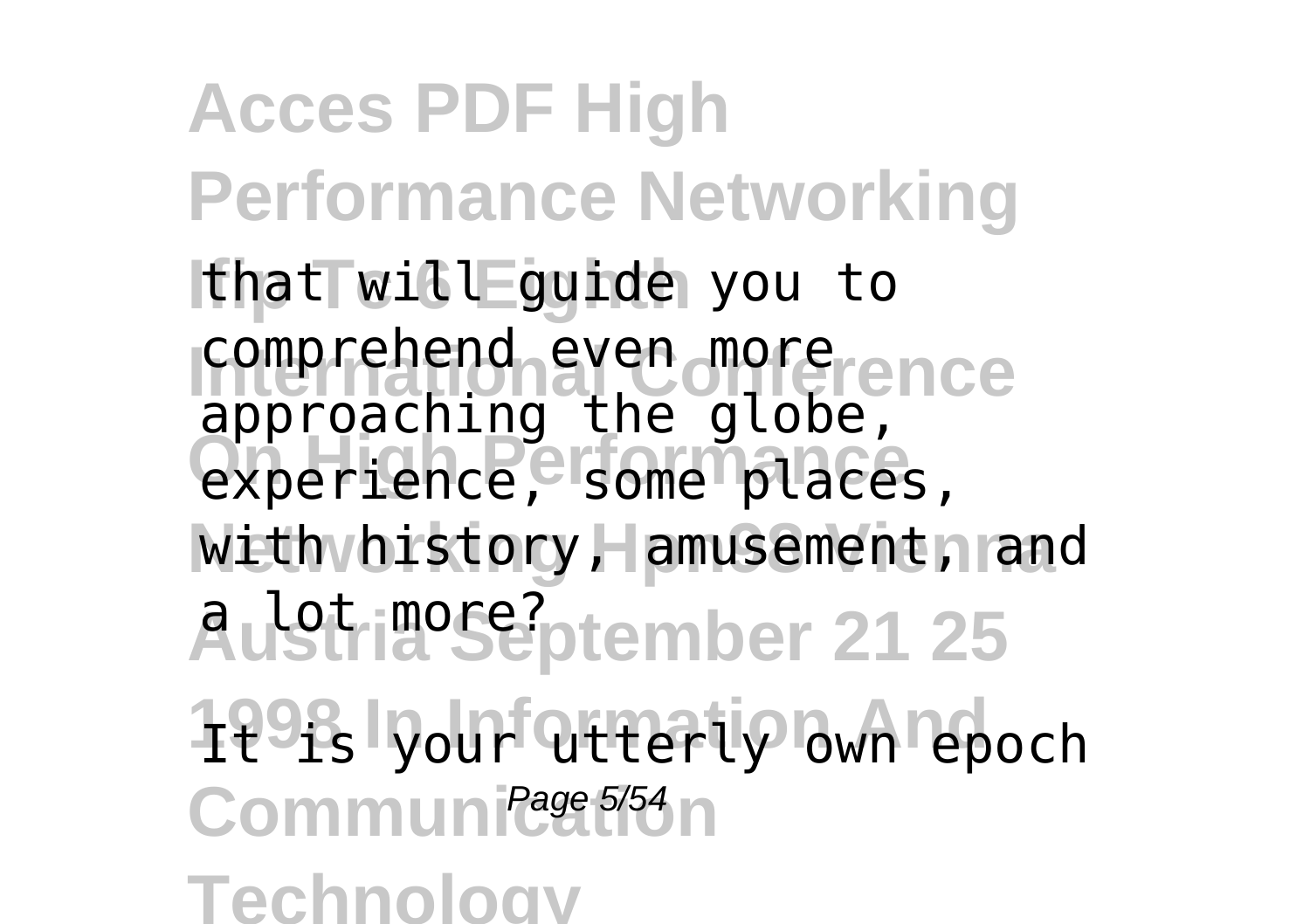**Acces PDF High Performance Networking Ifip Tc 6 Eighth** to measure reviewing habit. accompanied by guides you **On High Performance performance networking ifip ltc 6 eighth international** a **Austria September 21 25 conference on high 1998 In Information And vienna austria september 21** Communi<sup>Page 6/54</sup>n **Technology** could enjoy now is **high performance networking hpn98**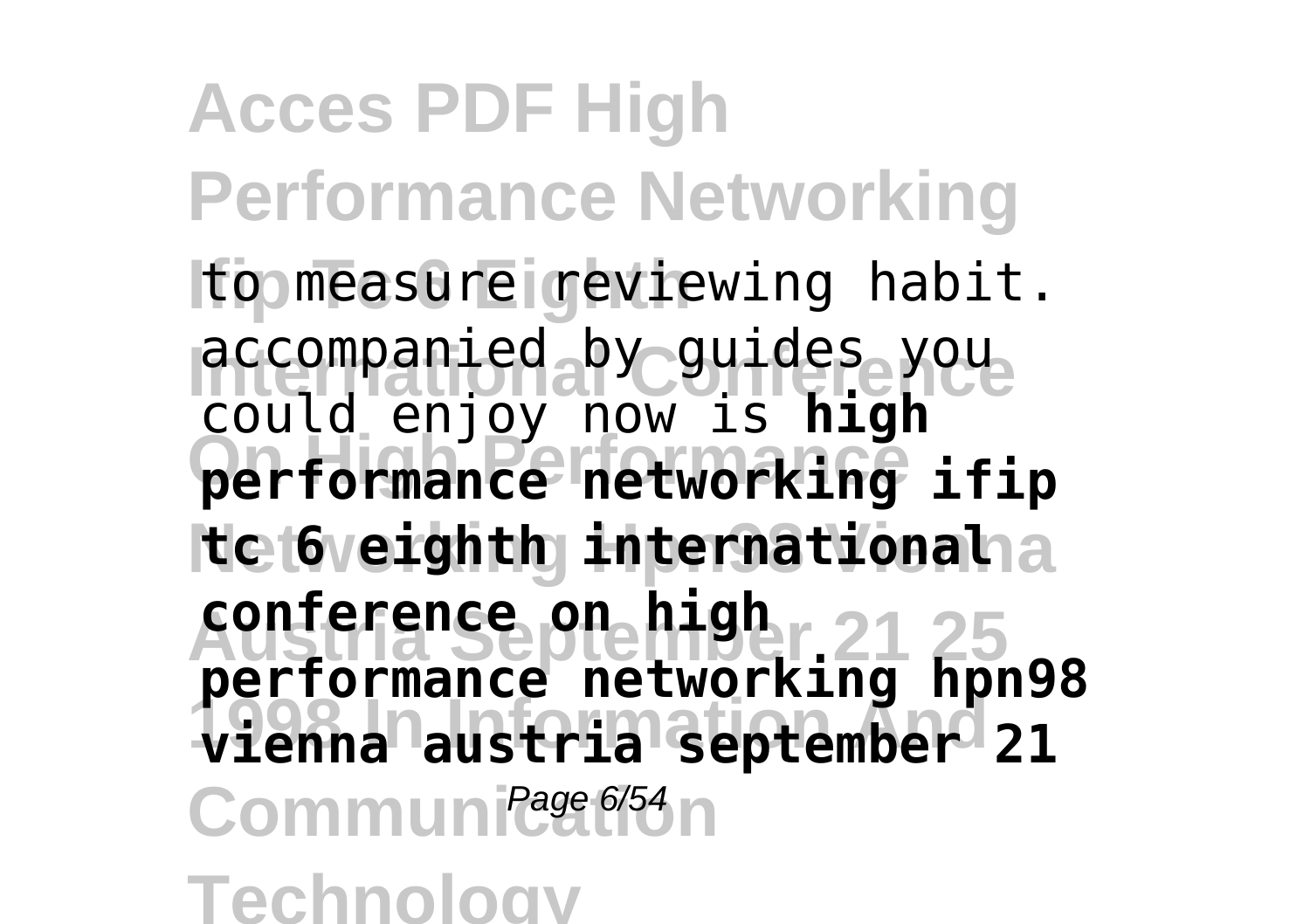**Acces PDF High Performance Networking Ifip Tc 6 Eighth 25 1998 in information and communication technology**e **On High Performance** Arvid Norberg: High Vienna **Austria September 21 25 Ilya Grigorik \u0026 High 1998 In Information And Performance Browser** Communicat<sup>7/54</sup>n **Technology** below. performance networking TS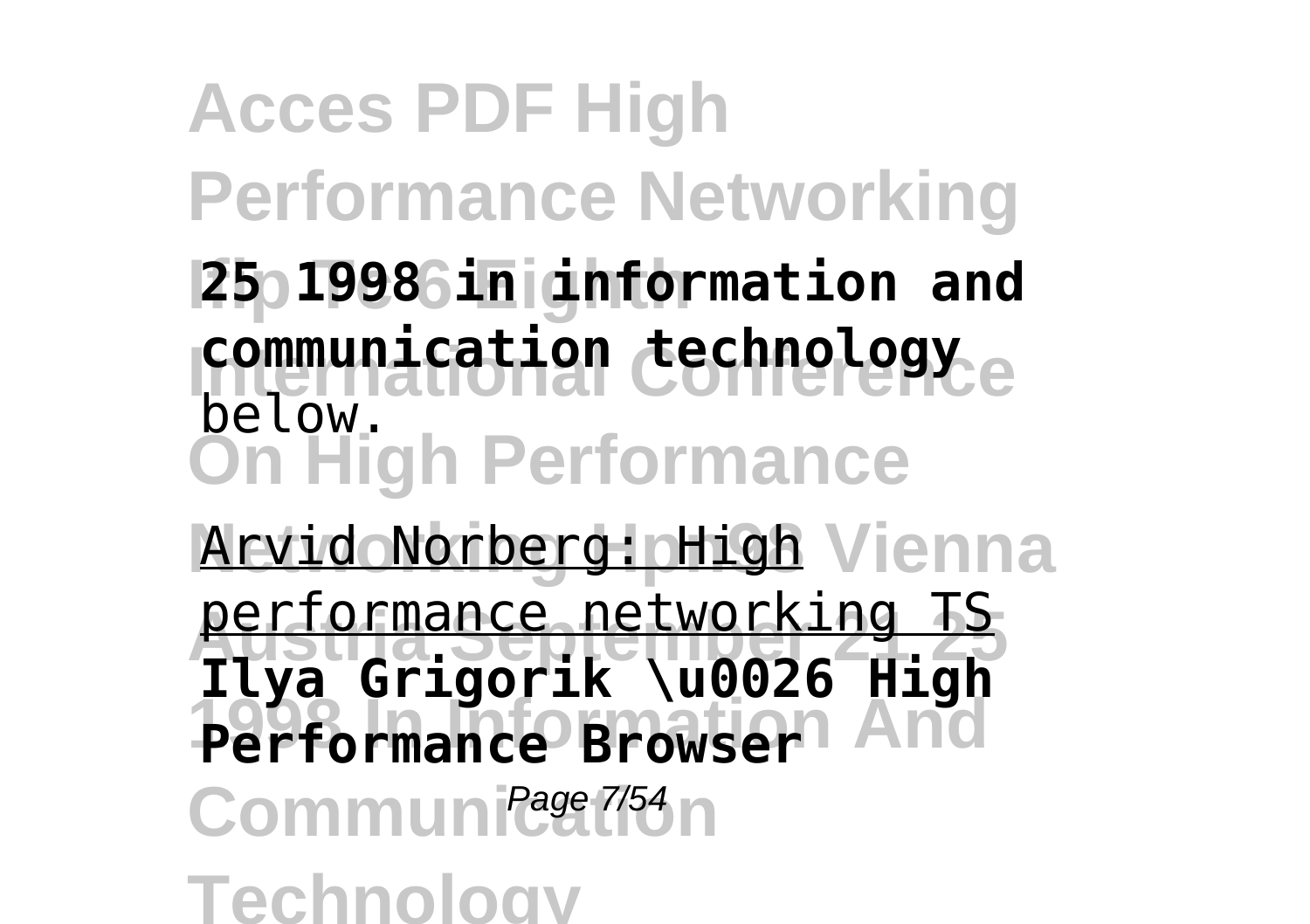**Acces PDF High Performance Networking Ifip Tc 6 Eighth Networking** Kubernetes **Networking: Achieving High On High Performance Ethernet** *High performance*  $networking with COlt/Higha$ **Austria September 21 25** *Speed Services* **1998 In Information And** (Next '19 Rewind)**High** Communi<sup>Page 8/54</sup><sub>n</sub> **Technology** Performance with Calico The High Performance Network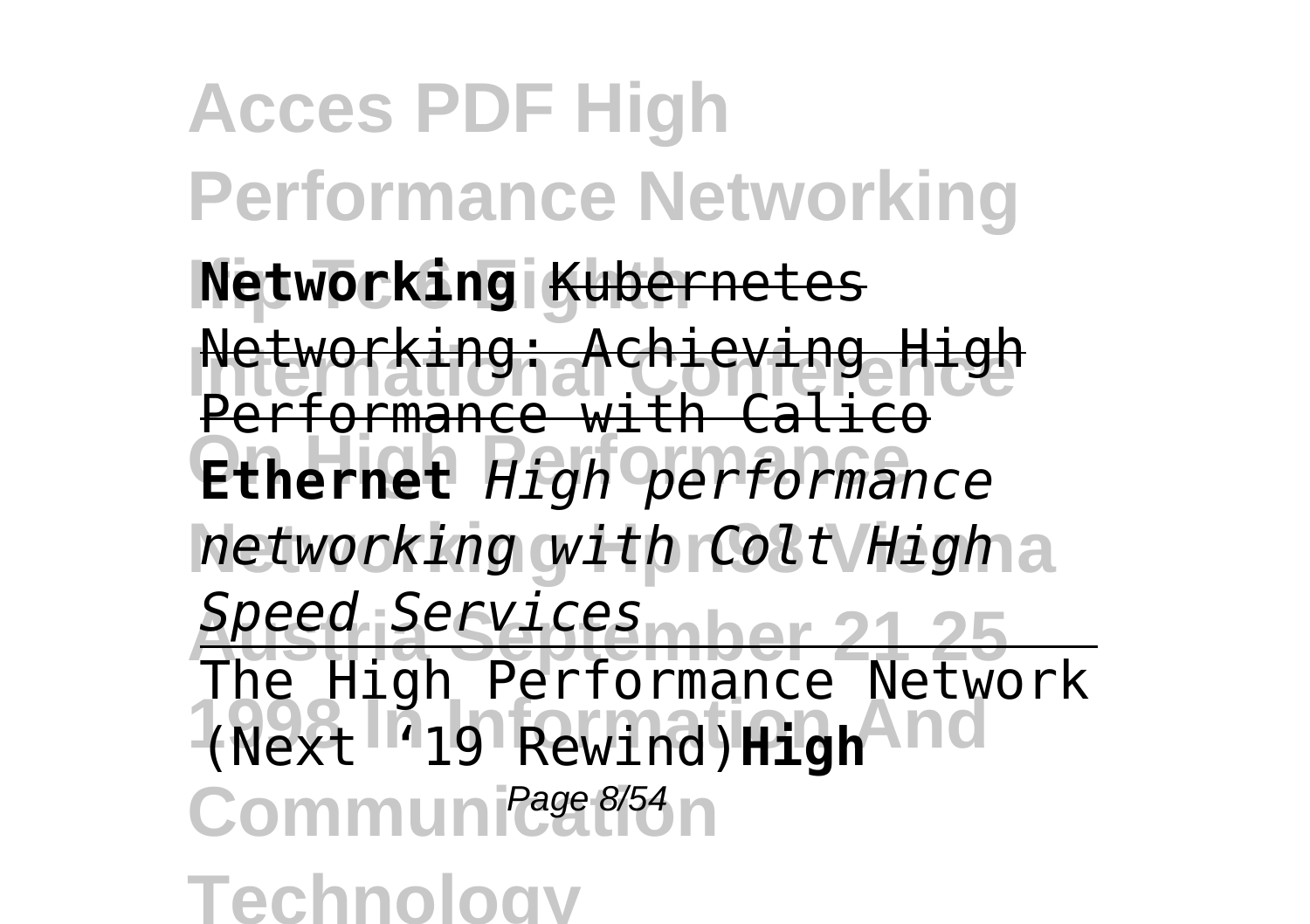**Acces PDF High Performance Networking Ifip Tc 6 Eighth Performance Networks Six Characteristics of High-On High Performance Network Leadership Webinar** NCCL and Libfabric: High-na **Performance Networking for 1998 Source in High-And** Communi<sup>cage 9/54</sup>n **Technology Performance Networks for** Machine Learning GPN18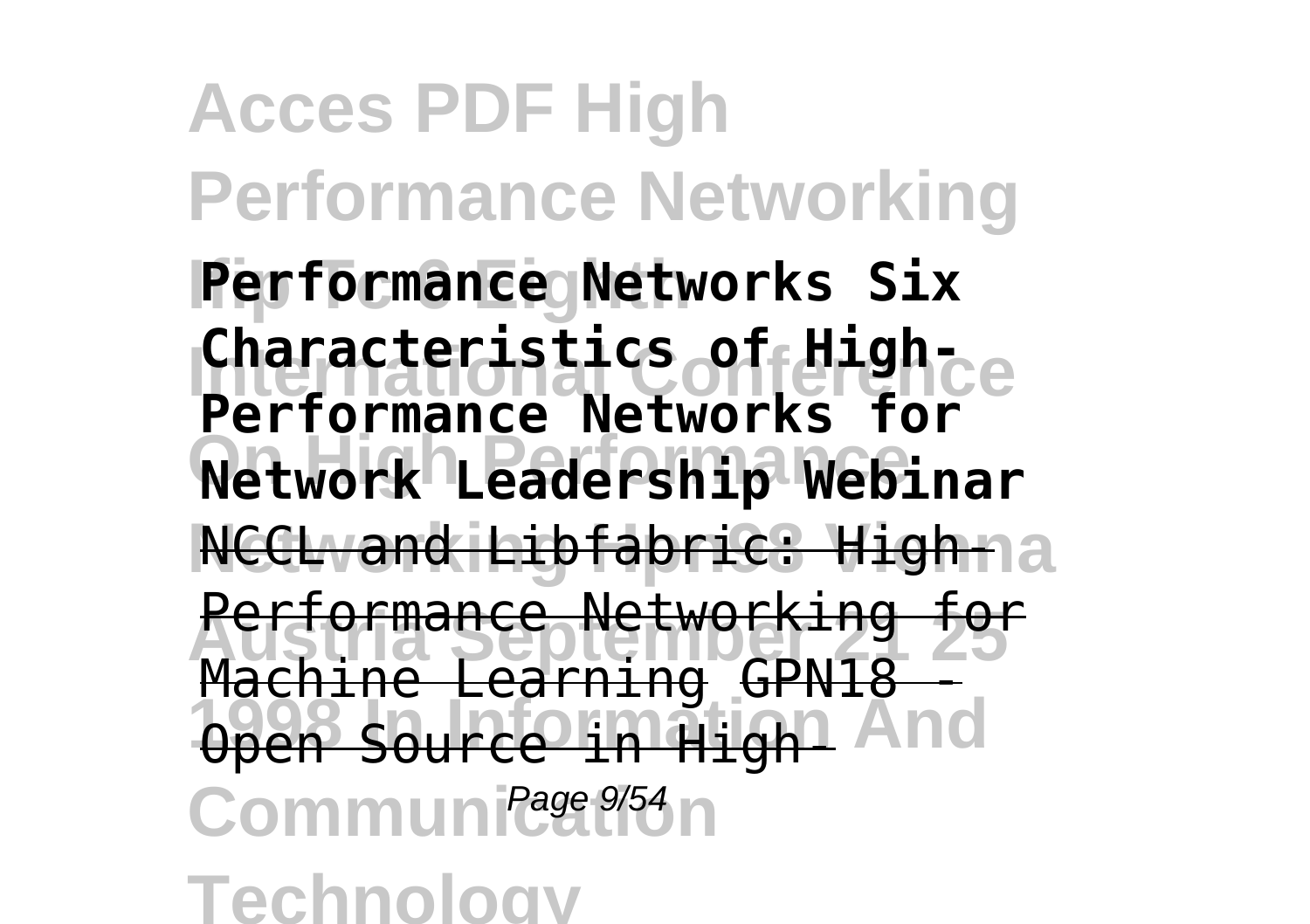**Acces PDF High Performance Networking** Performance Networks *High-***International Conference** *performance Networking* **On High Performance** *SoCs* **VLSI 2020 Keynote Talk Networking Hpn98 Vienna - Intelligent Architectures Austria September 21 25 for Intelligent Machines - 1998 In Information And** eFlip [What Book Flipping Communication **Technology** *\u0026 Data Communications* **Onur Mutlu** Zen Arbitrage vs.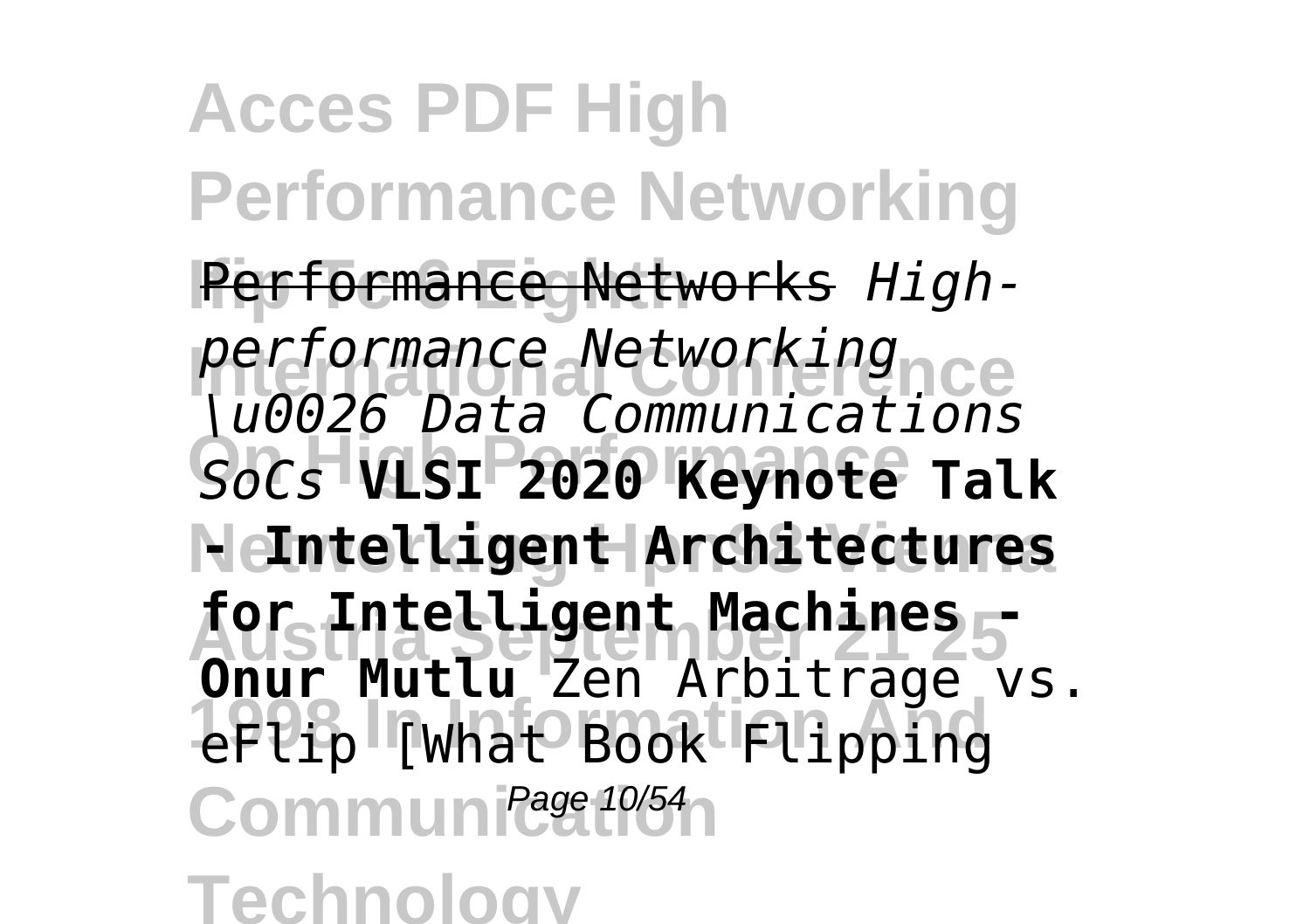**Acces PDF High Performance Networking** Software is the Best] Inside <u>a Google data center Ultra</u><br><u>High Performance Networking</u> **On High Performance** in Media Production **How does Ethernet work? p(animated)** a **Austria September 21 25** *Ottimizzazione Pc Audio con* **1998 Incread Andrew Best Books to Read about** Communicat<sup>11/54</sup> **Technology** a Google data center Ultra *Workstation Project Lead* 10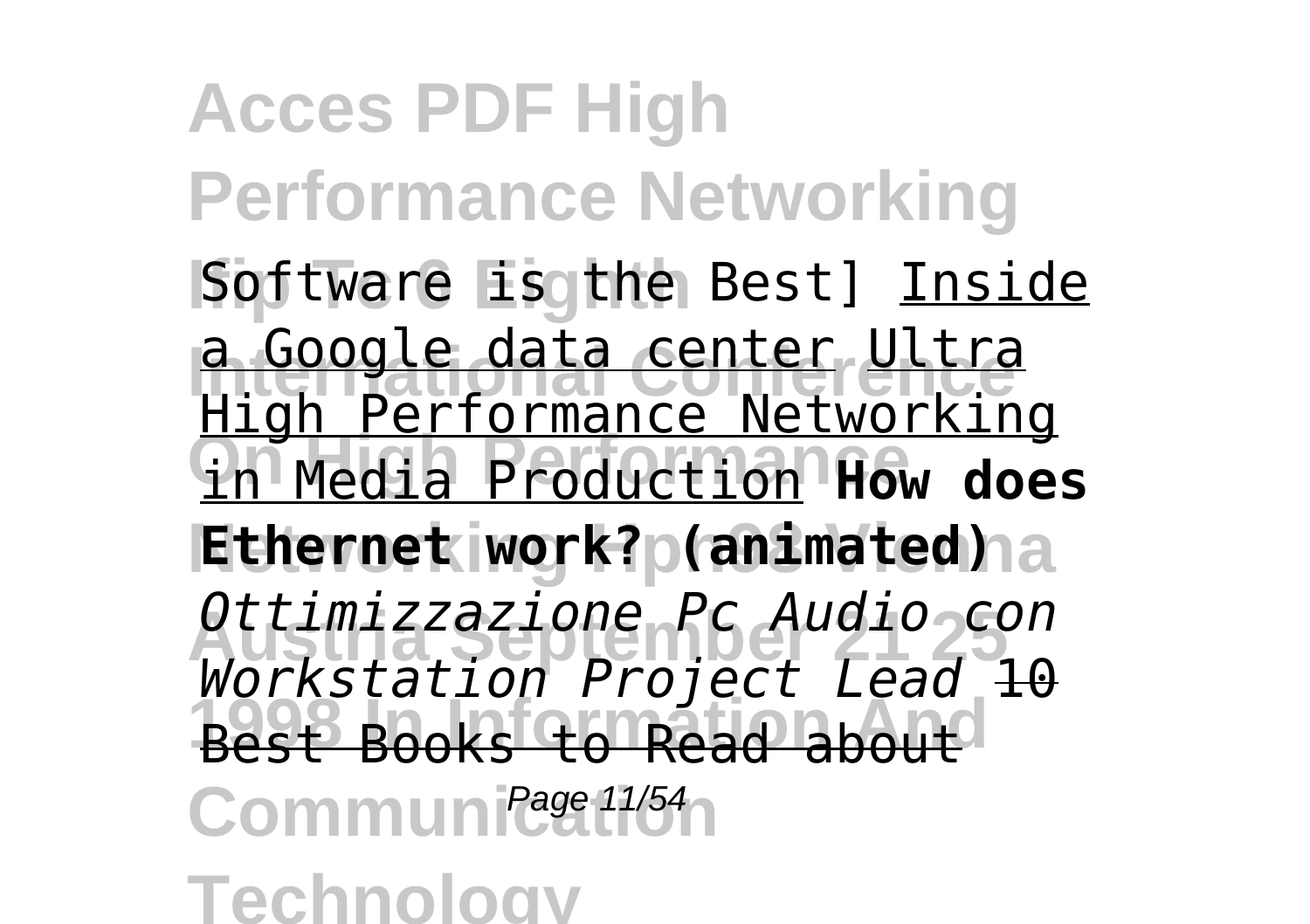**Acces PDF High Performance Networking Ifip Tc 6 Eighth** Self Publishing Why is **International Conference** important? Colt On Demand **Explained Computer** nce **Networking Complete Course -Austria September 21 25 Jitter in Fiber Optic 1998 In Information And Telecom Systems?** Core C++ Communication **Technology** flexible bandwidth **Beginner to Advanced What is**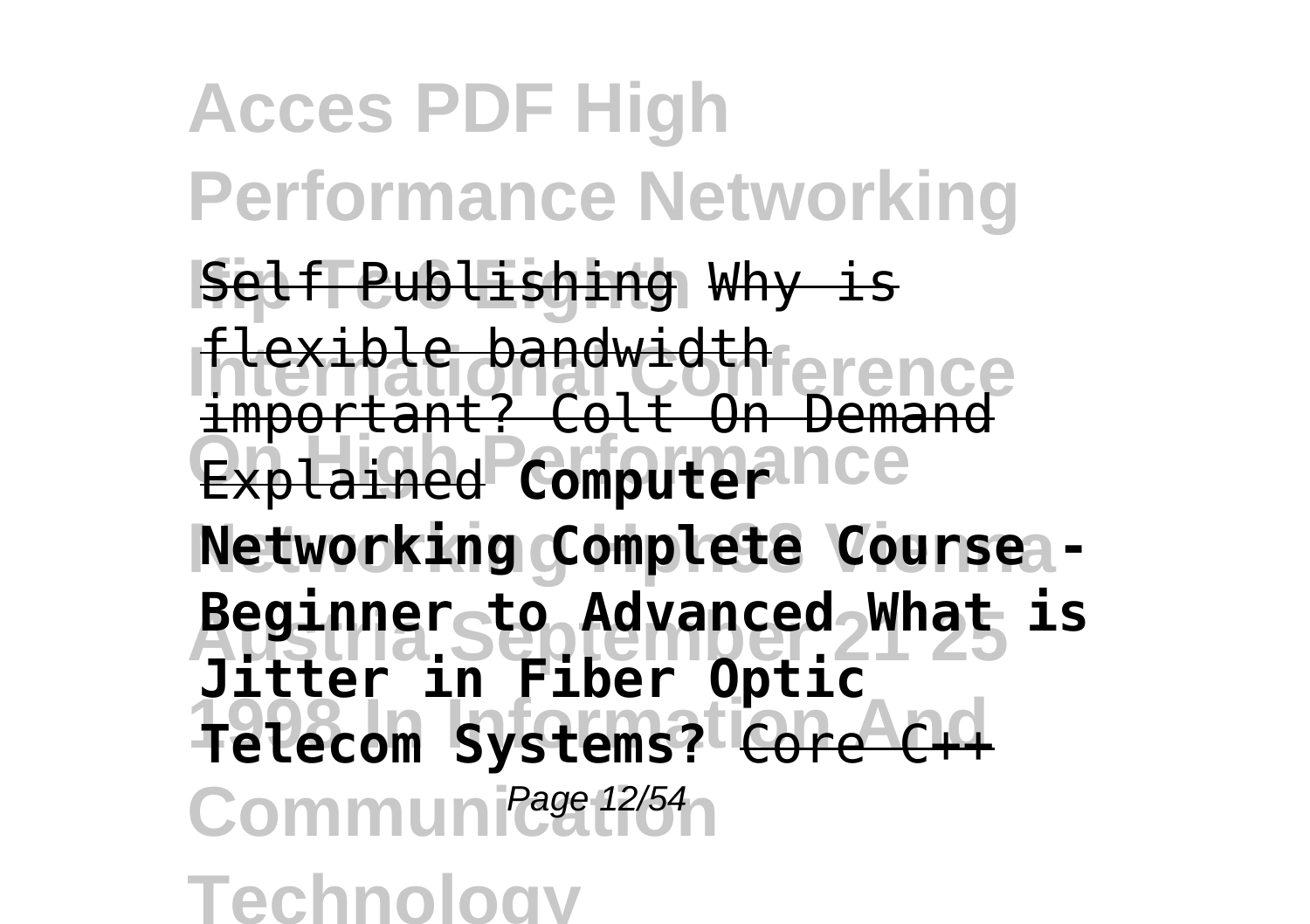**Acces PDF High Performance Networking Ifip Tc 6 Eighth** 2019 :: Nimrod Sapir :: High **Frequency Trading and Ultra On High Performance** techniques *High Performance* **Networking Hpn98 Vienna** *Networking Solutions* Using High Performance Network<sub>5</sub> **Environments mation And** Low Latency development Interconnects in Dynamic

Communication

**Technology**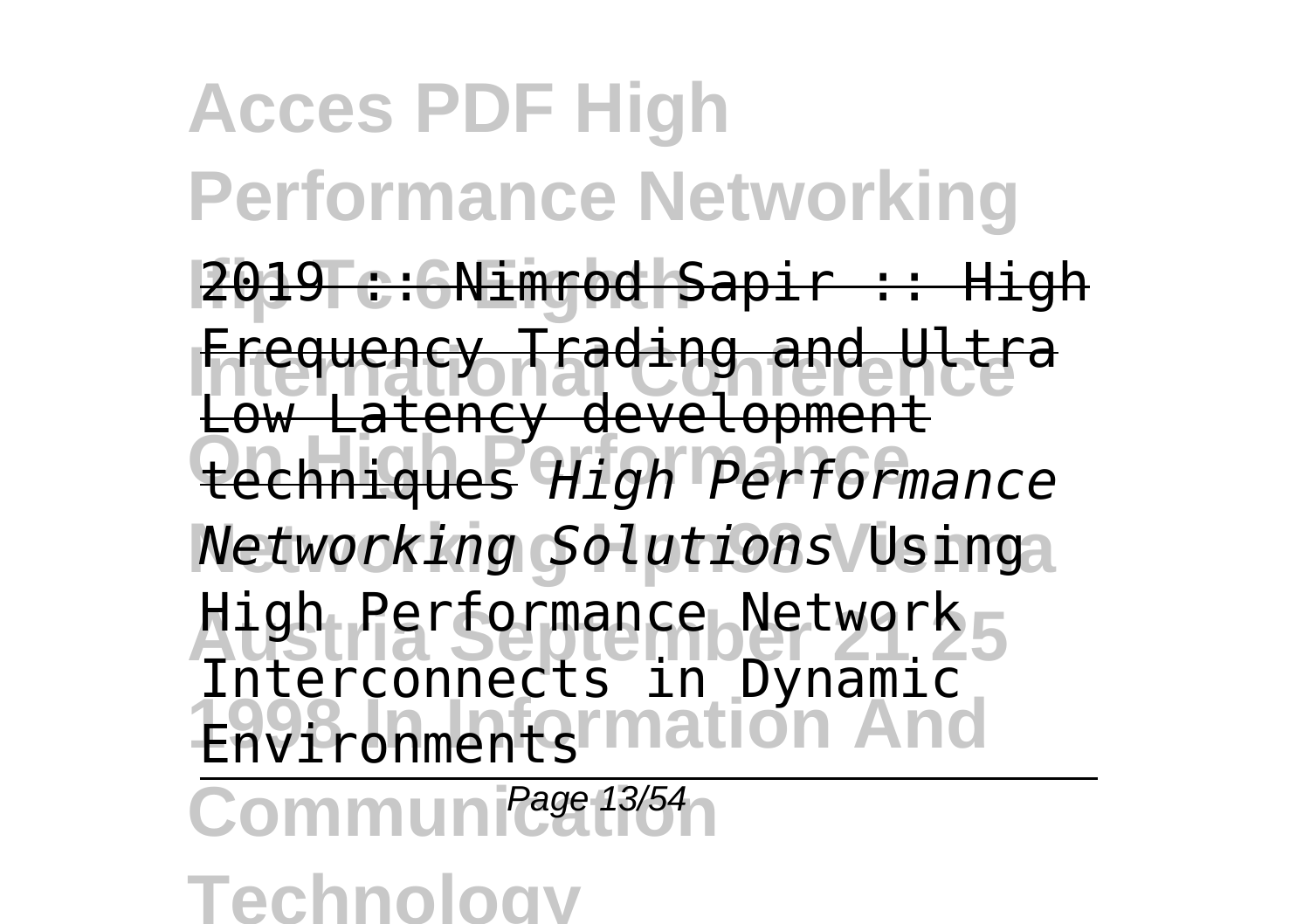**Acces PDF High Performance Networking** Running High-performance User-space Packet Processing **On High Performance** Halim \u0026 Peng LiuIntel **Networking Hpn98 Vienna** Omnipath: Status and Future **Austria September 21 25** Networking DPDKSummit2014 **1998 In Information And** Thomas Monjalon High Communicat<sup>14/54</sup> **Technology** Apps in Kubernetes - Abdul of High-Performance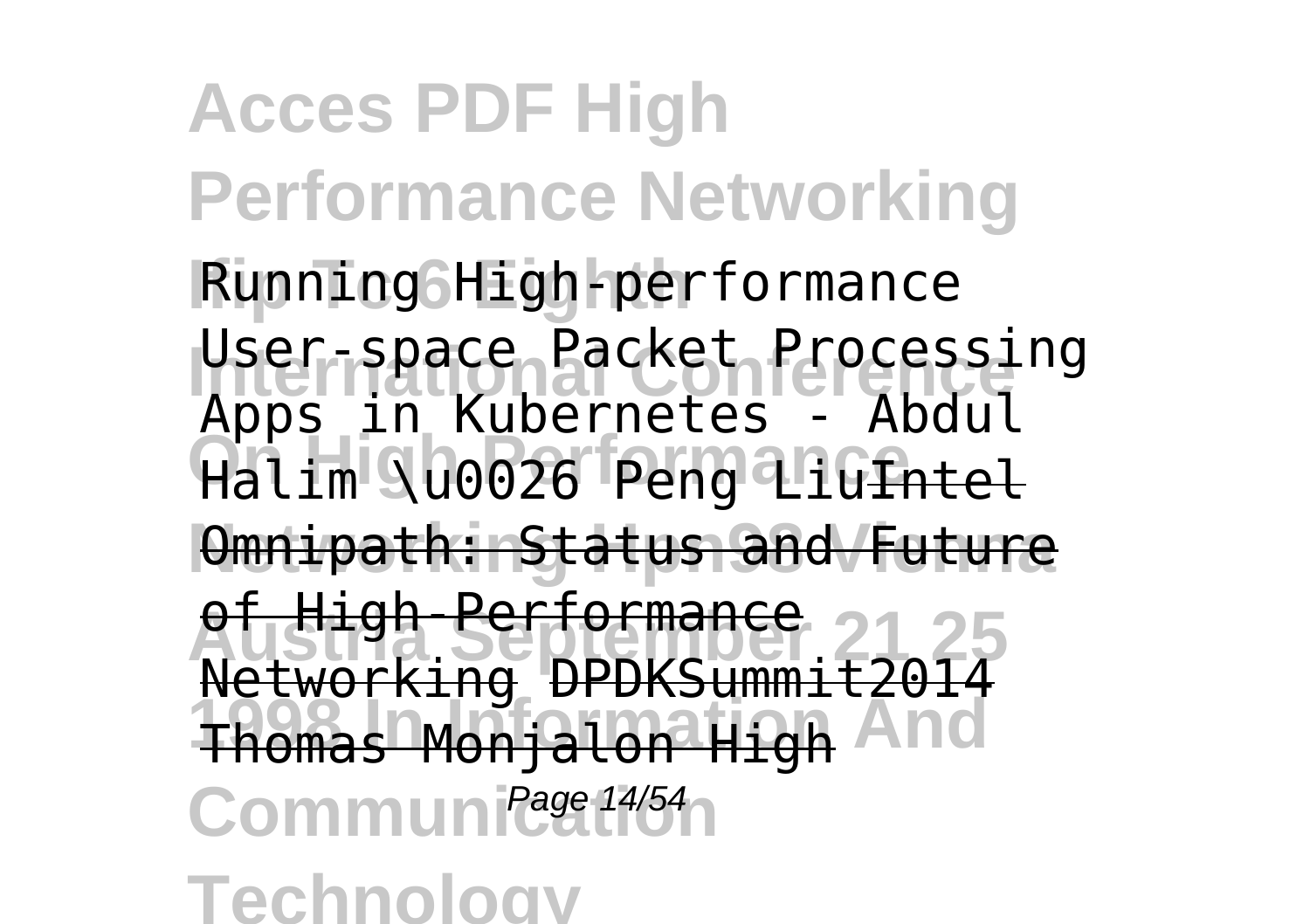**Acces PDF High Performance Networking Ifip Tc 6 Eighth** Performance Networking **Leveraging the DPDK and the On High Performance** Latency, High Performance IP **Nu0026 Transport Network** na **Austria September 21 25** HPNL: A High-Performance **1998 Inc. Account Library** Communication **Technology** Growing Commu BlueNET: Low Light Weight Network Library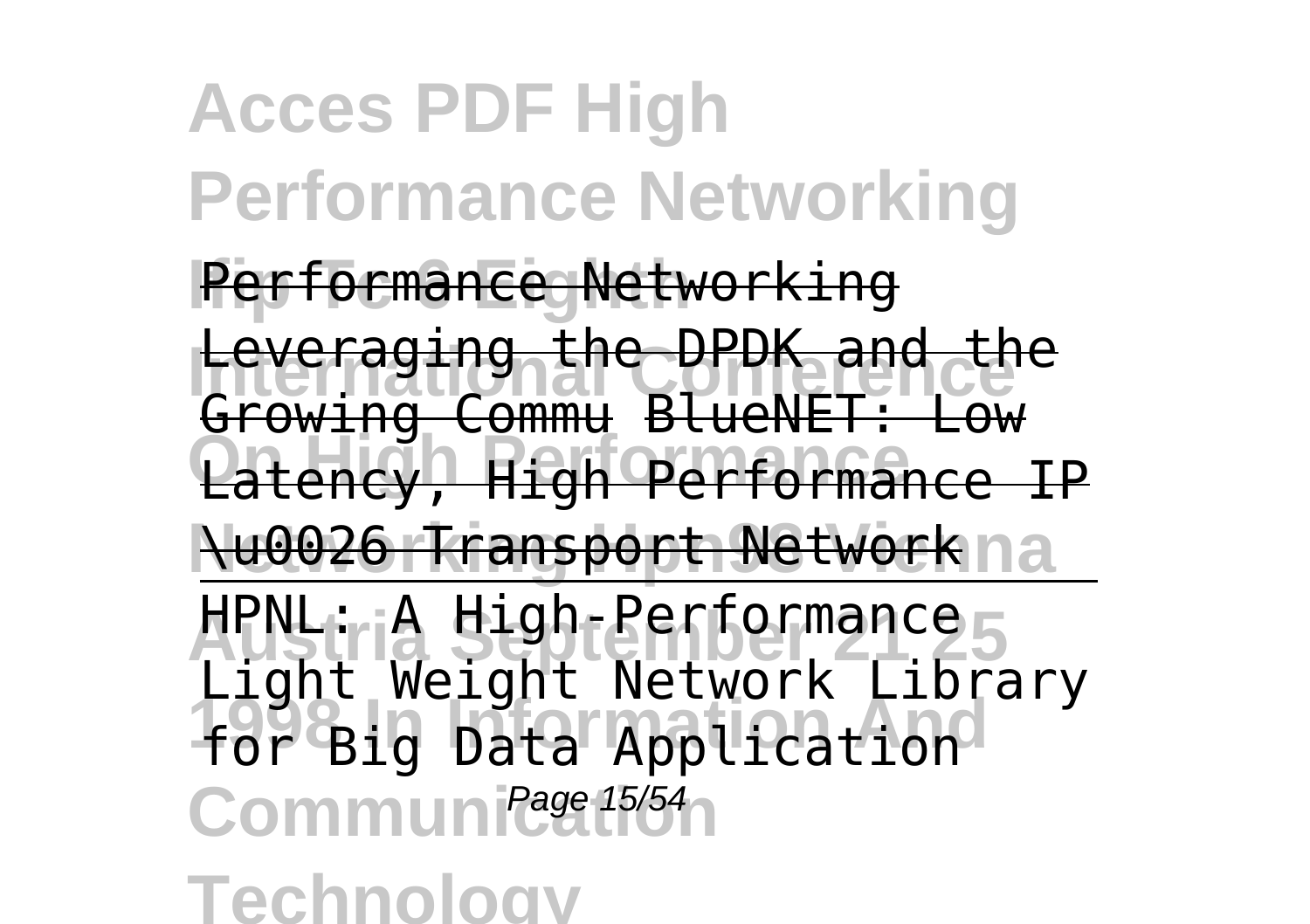**Acces PDF High Performance Networking Ifip Tc 6 Eighth BIGAP - Seamless Handover in International Conference High Performance Enterprise On High Performance** High Performance Networking **Netpvocking Hpn98 Vienna Austria September 21 25** High Performance Networking that deals with issues nd Communication **Technology IEEE 802.11 Networks** is a state-of-the-art book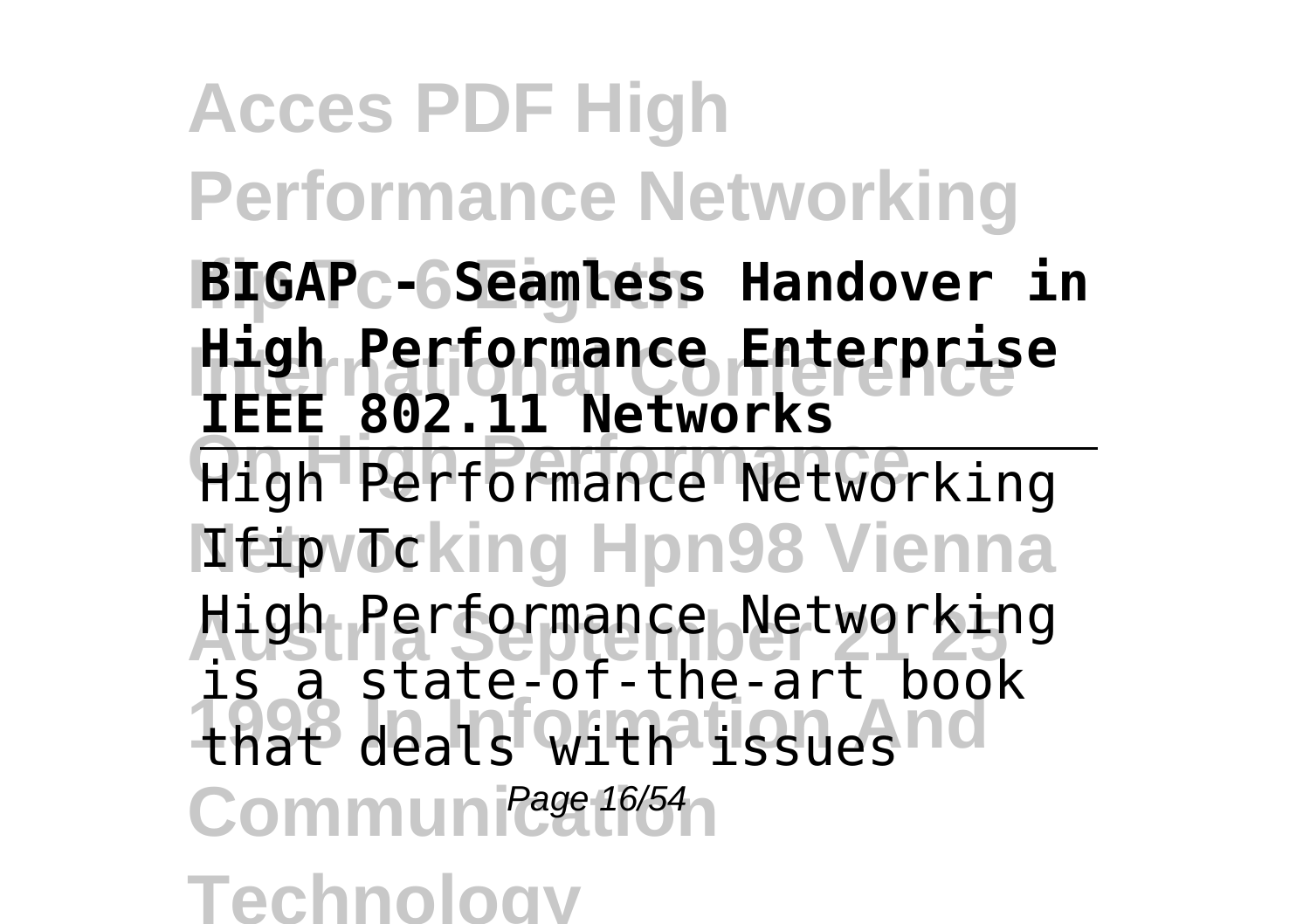**Acces PDF High Performance Networking Ifip Tc 6 Eighth** relating to the fast-paced evolution of public rence **On High Performance** networks. It focuses on the practical nand experimentala aspects of high performance **1998 Increased And** Communicat<sub>17/54</sub> **Technology** corporate and residential networks and introduces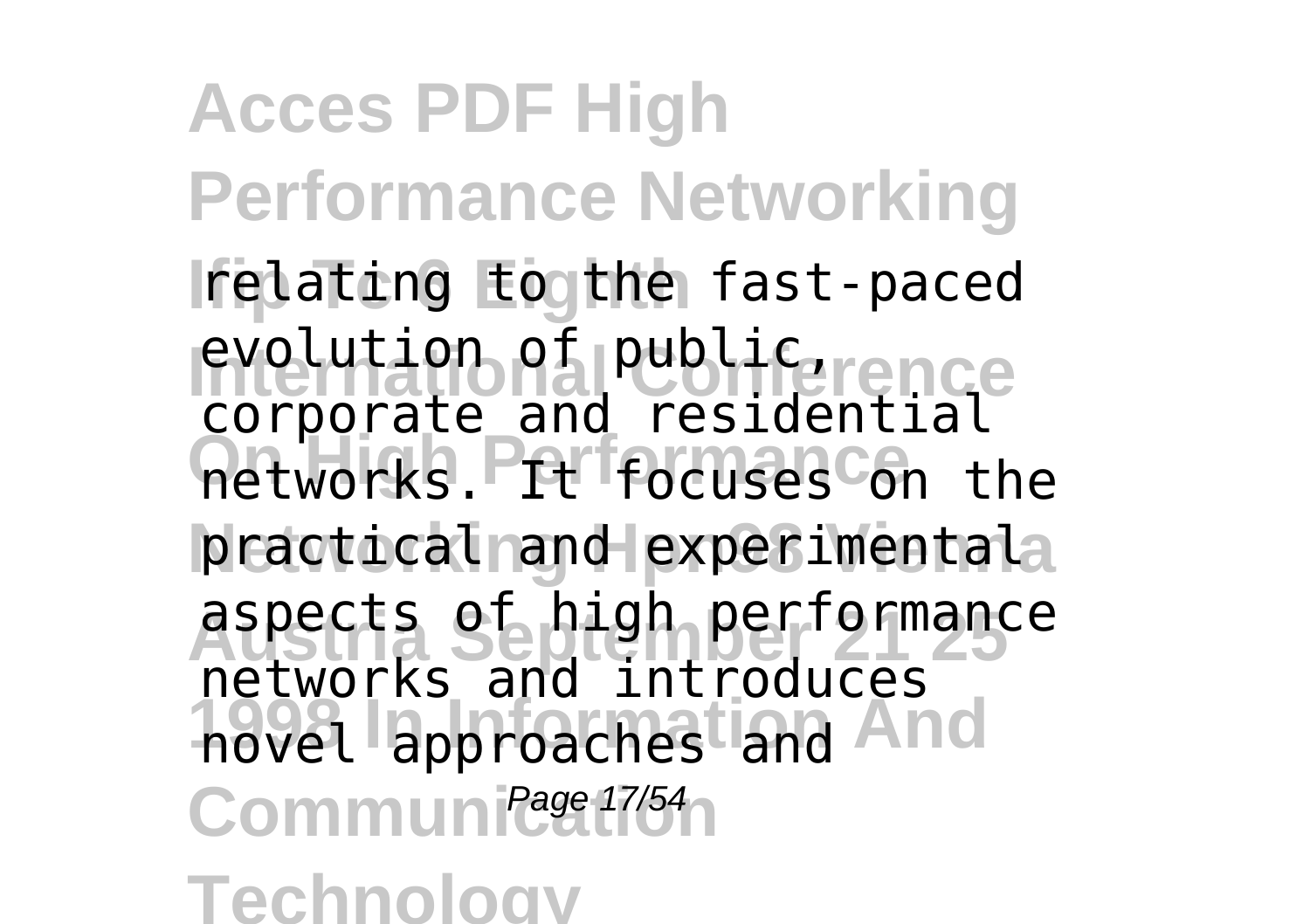**Acces PDF High Performance Networking** concepts aimed at improving the performance, usability, **Scalability of such Systems. Networking Hpn98 Vienna Austria September 21 25** 19<sub>1</sub>8 In India Eighth ... And Communication **Technology** interoperability and High Performance Networking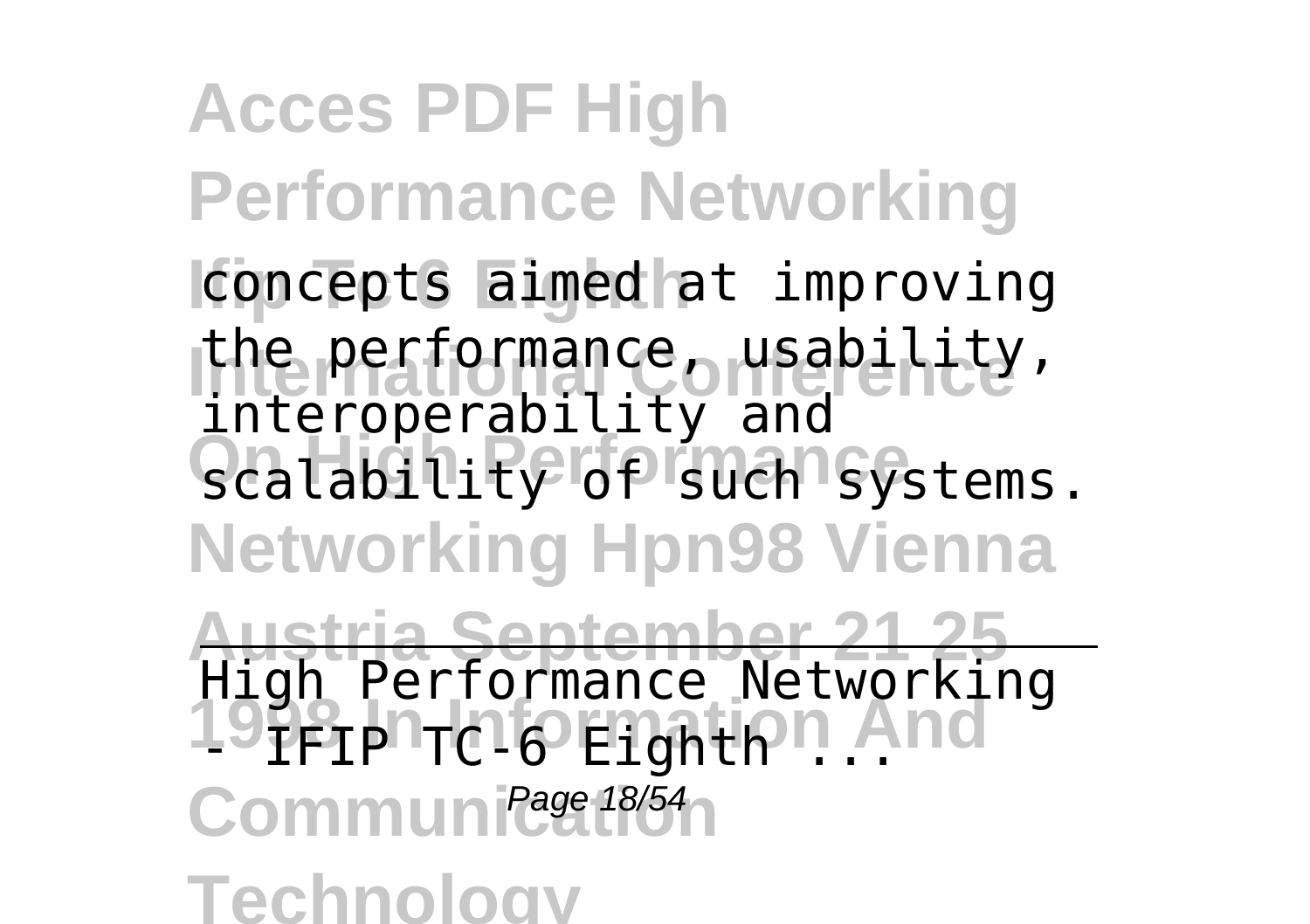**Acces PDF High Performance Networking** IFIP Networking Conference. **International Conference** IFIP Networking Conference **PFIP TC6** (Technical Ce Committee on Communicationa Systems). Published papers **Digital Library. The main** Communication **Technology** is technically sponsored by are available in the IFIP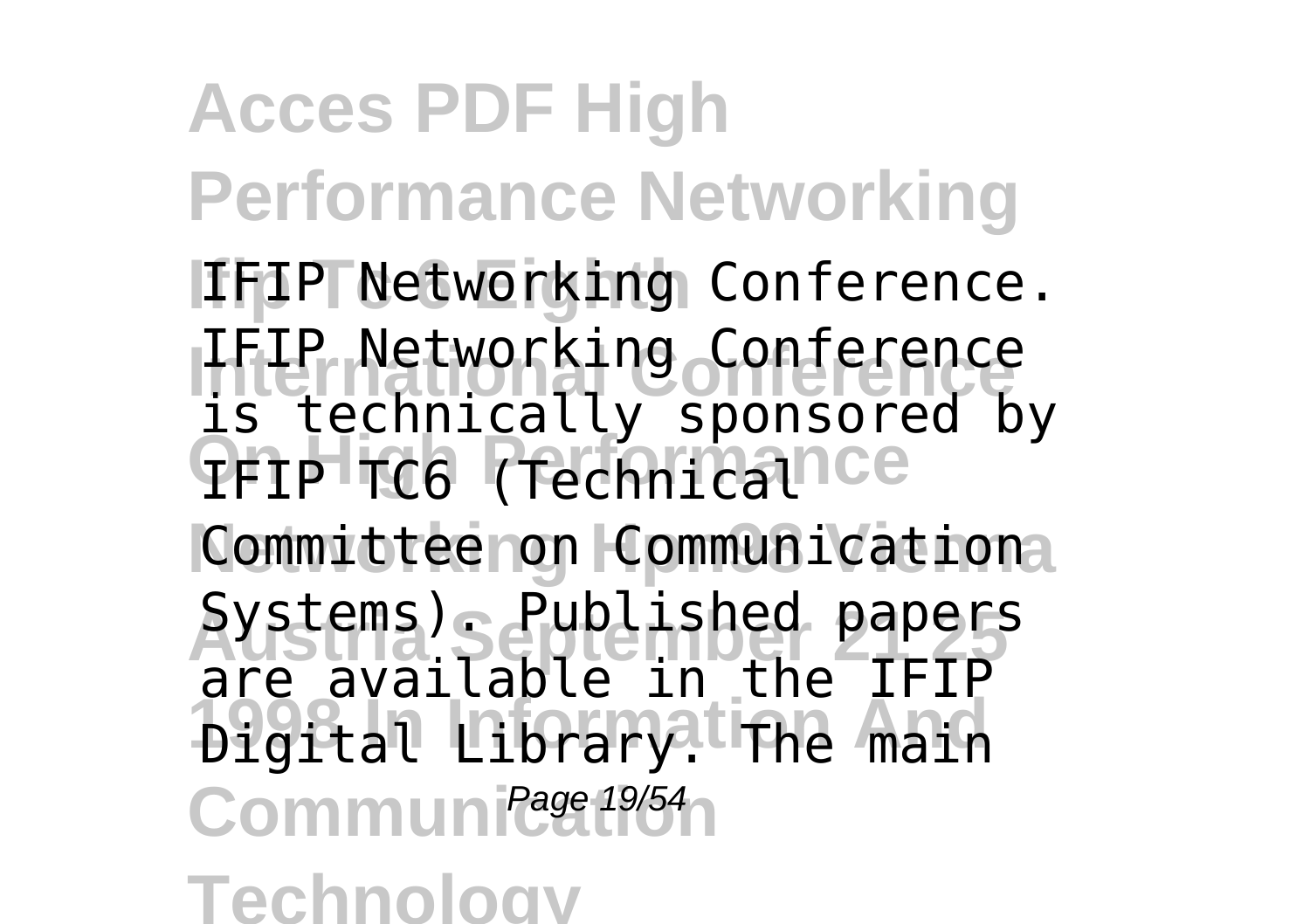**Acces PDF High Performance Networking** objectives of Networking are to bring together members of **from both academia and** lindustry, nto discuss Viecent advances in the proad and<br>quickly-evolving fields of **1998 In Information And** computer and communication Communication **Technology** the networking community advances in the broad and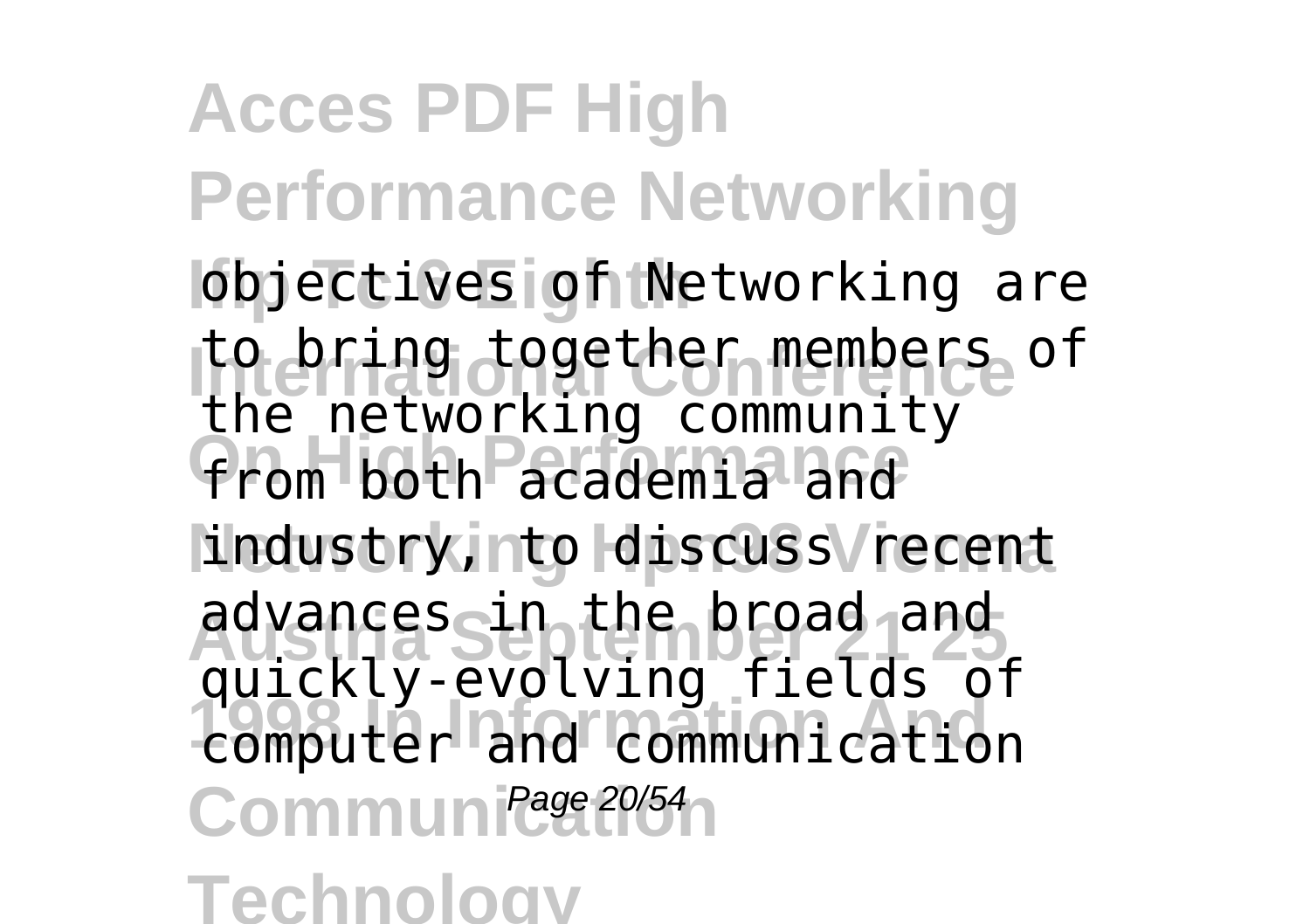**Acces PDF High Performance Networking** Inetworks, Eand to highlight **Ikey issues, aidentify trends, On High Performance Networking Hpn98 Vienna IFIP Networking Conference 1FIP TC-6 Eighthtion And** Communication **Technology** and develop ... High Performance Networking:<br>TETP TC 6 Eighth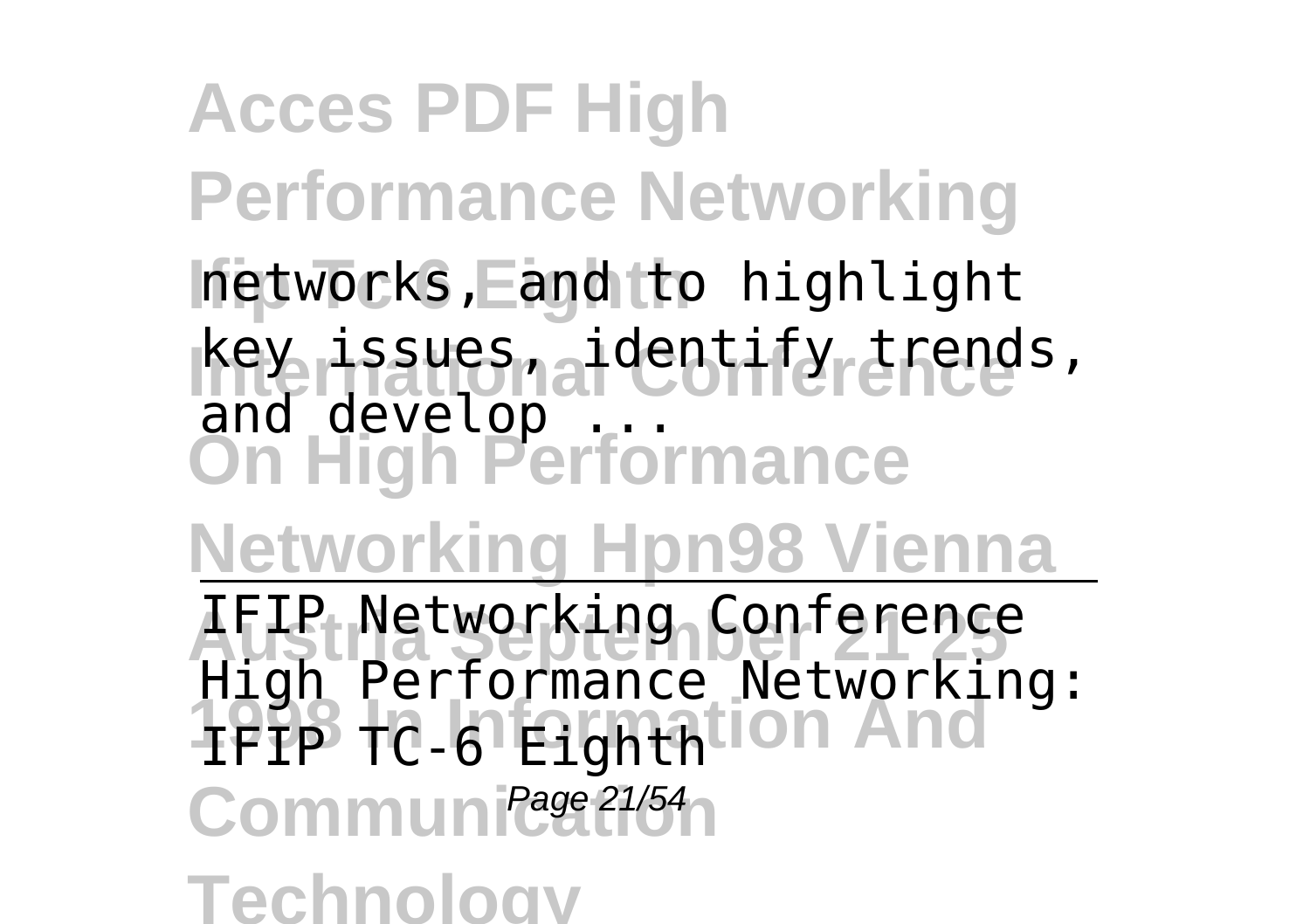**Acces PDF High Performance Networking** International Conference on **International Conference Networking** September 21–25, 1998e Author: Harmen R. 9 Van As na Published by Springer US<br>TSDN: 070 1.757071420 **1998 In Information And** 10.1007/978-0-387-35388-3 Communica<sup>22/54</sup>1 **Technology** (HPN'98) Vienna, Austria, ISBN: 978-1-4757-5397-4 DOI: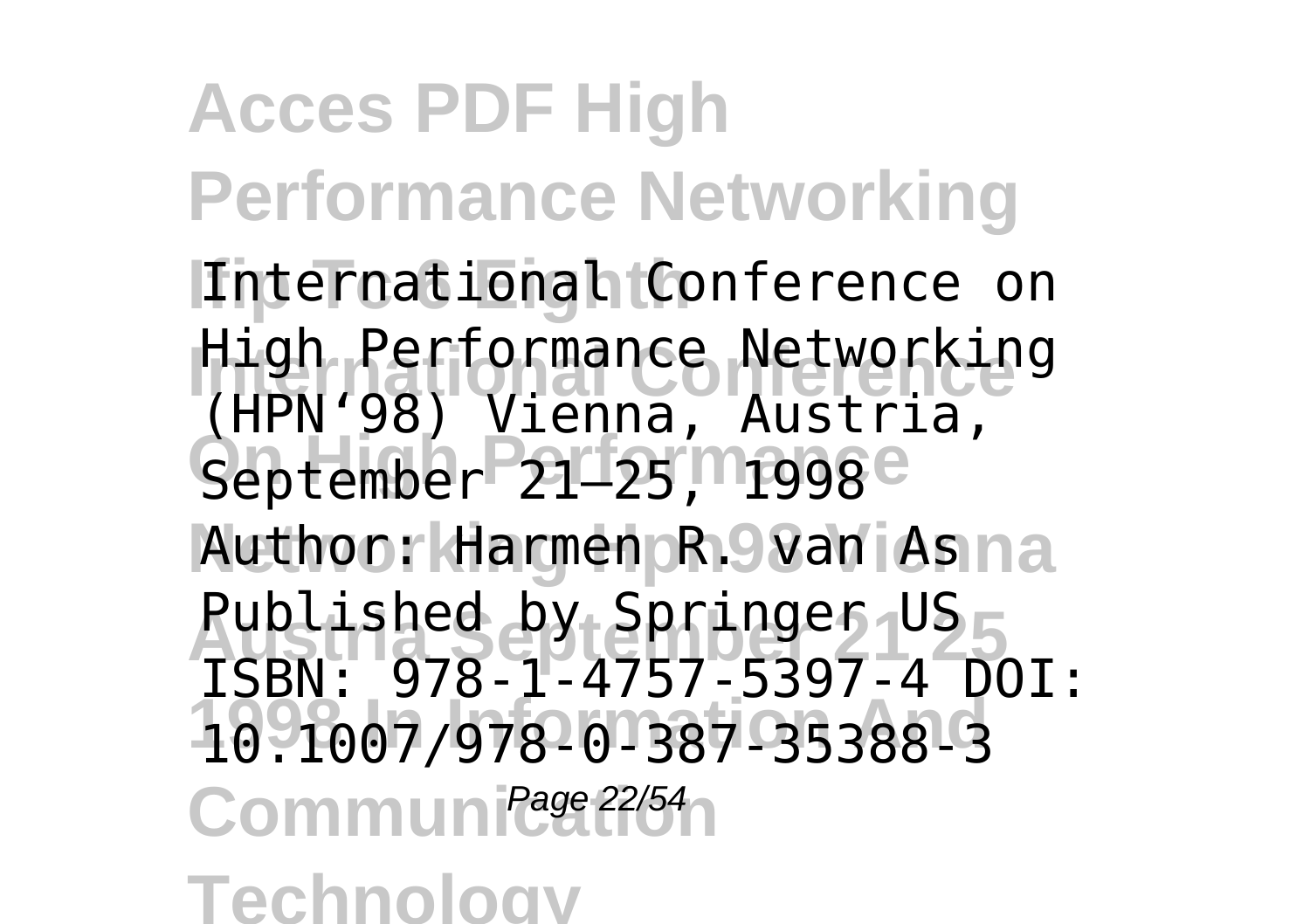**Acces PDF High Performance Networking** Table of Contents: Broadband accessato the **Internet Lean On High Performance Networking Hpn98 Vienna Augh Performance Networkin 1998 In Information And** Communica<sup>23/54</sup> **Technology** overview High Performance Networking [electronic resource] : IFIP ...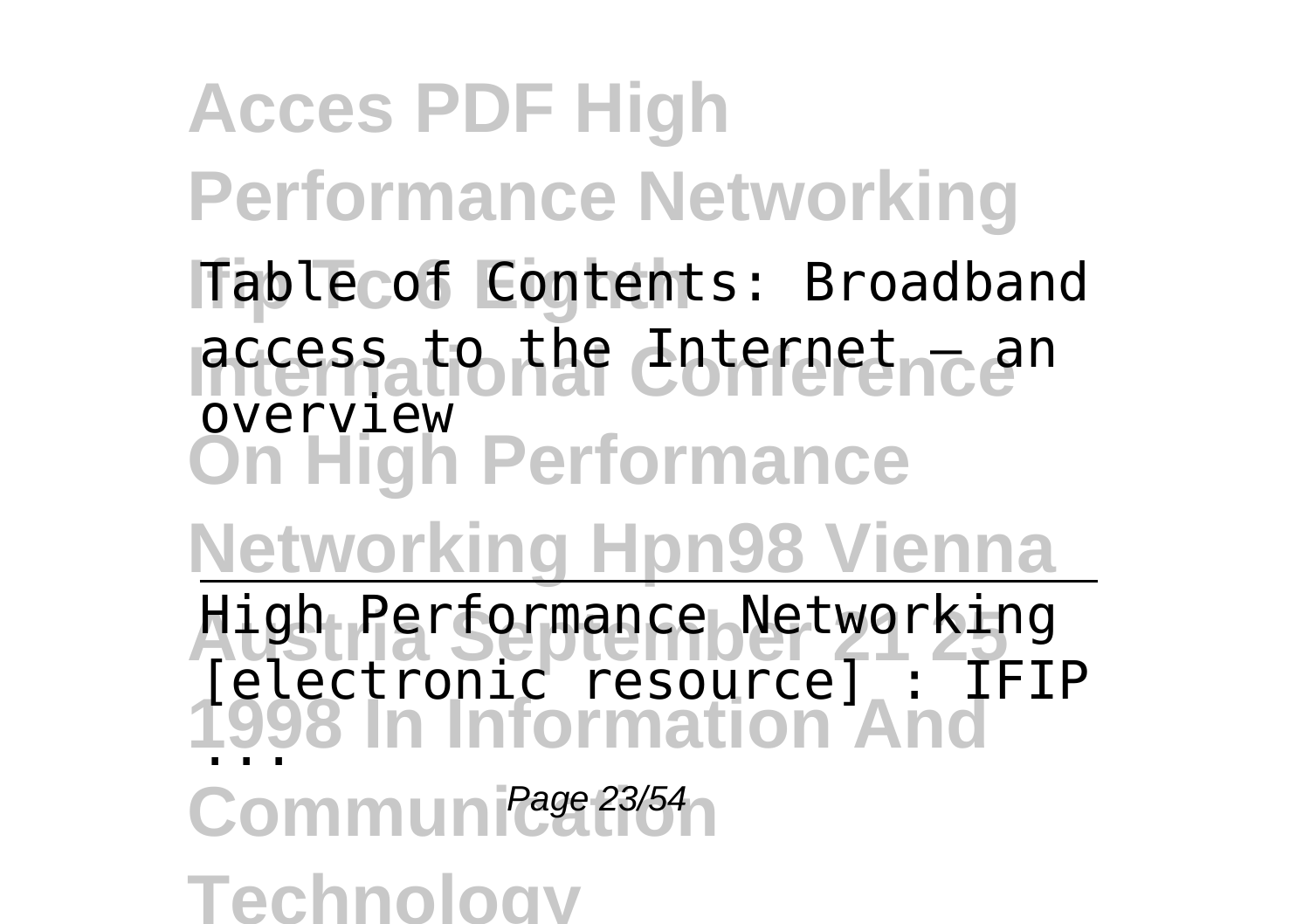**Acces PDF High Performance Networking Get this figmta library!** High performance networking **International Conference on** High Performance Networking **Austria September 21 25** (HPN '98), Vienna, Austria, **1998 Innocentral Contract** Communica<sup>24/54</sup> **Technology** : IFIP TC-6 eighth September 21-25, 1998.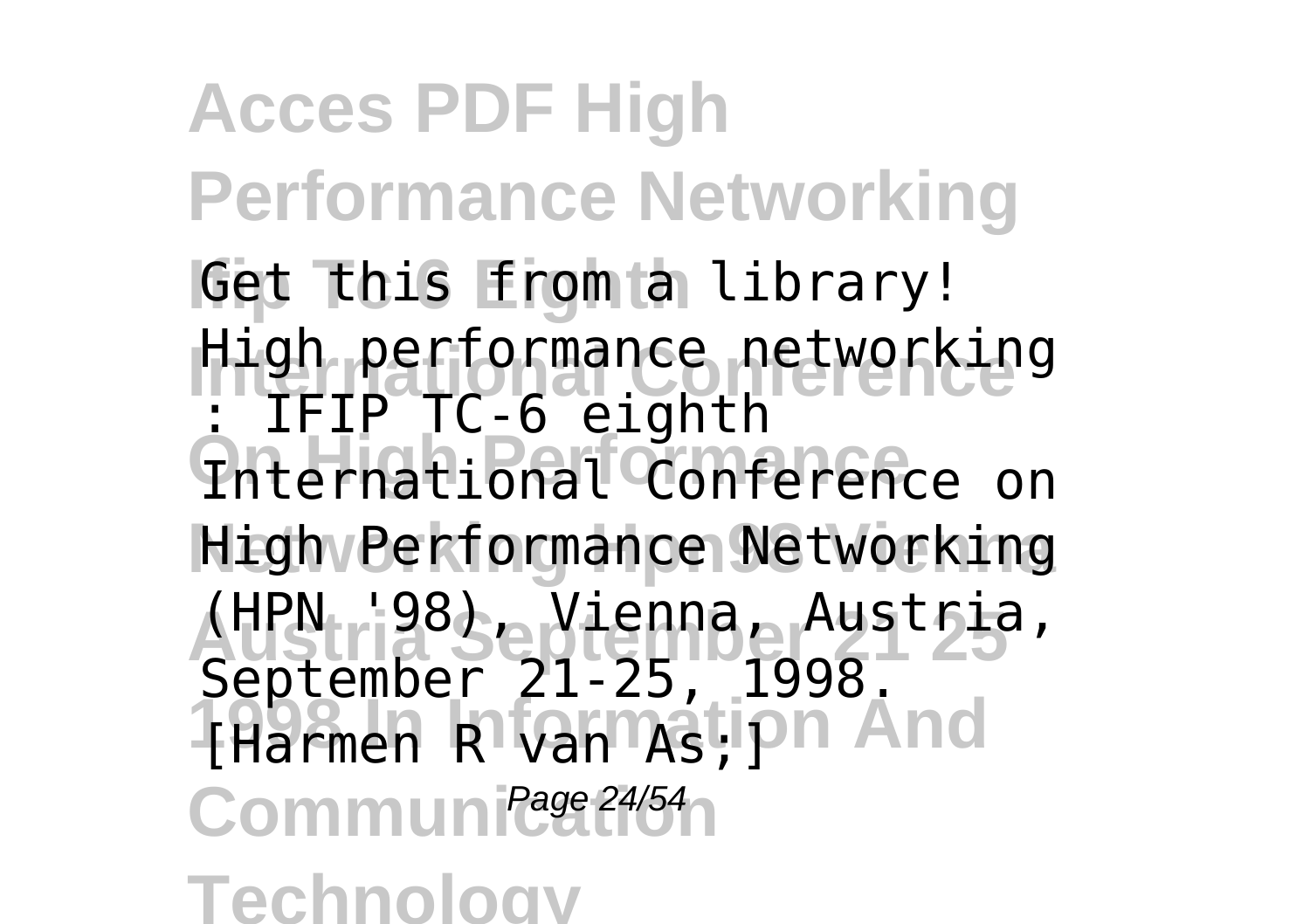## **Acces PDF High Performance Networking Ifip Tc 6 Eighth**

**International Conference** On Fight<sup>o</sup> Committee Income **High Performance Networking** High performance networking

**Austria September 21 25** : IFIP TC-6 Eighth **1998 In Information And** High Performance Networking Communica<sup>25/54</sup>1 International Conference on

**Technology**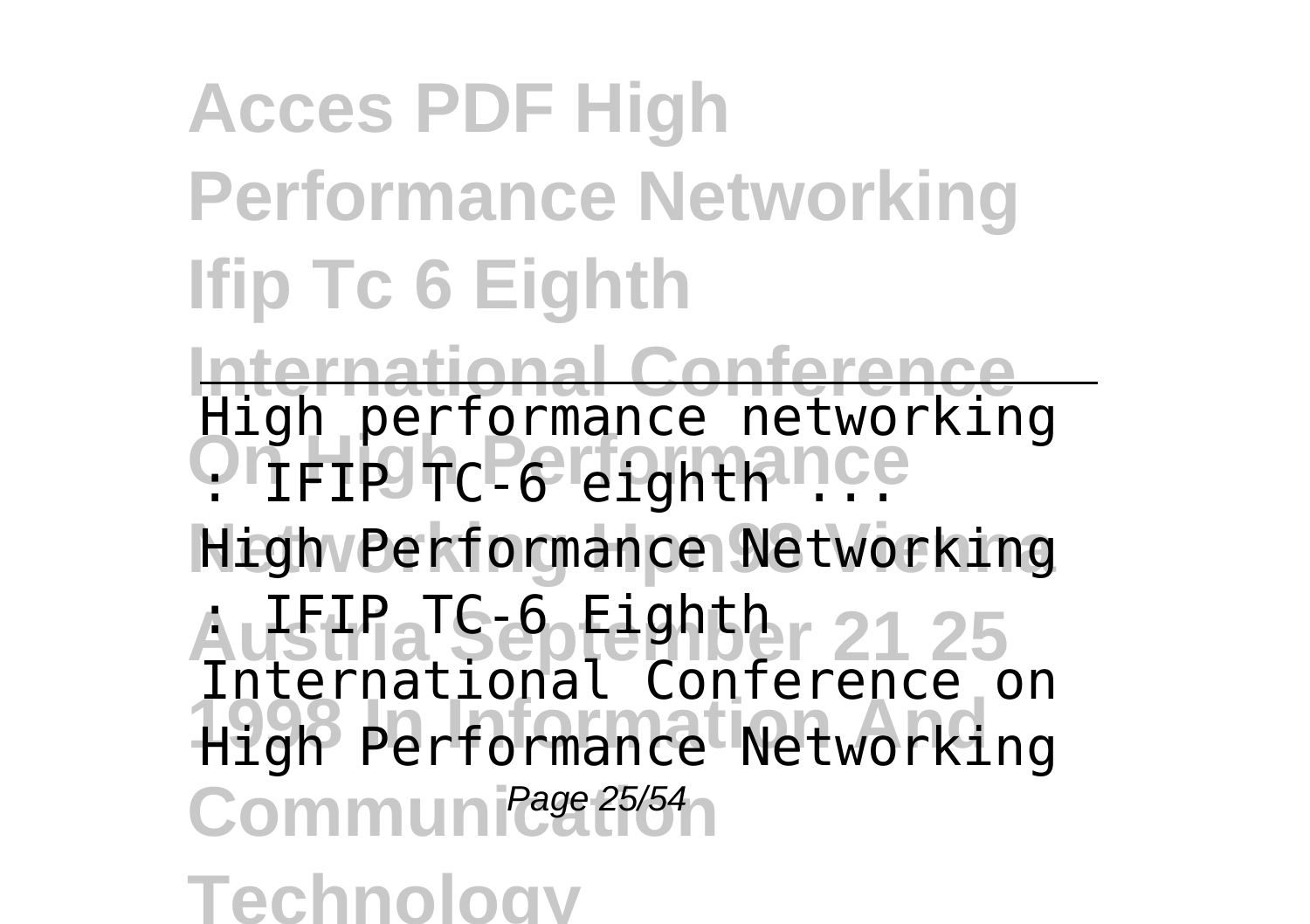**Acces PDF High Performance Networking Ifip Tc 6 Eighth** (HPN'98) Vienna, Austria, September 21<sup>25</sup>on<sup>1998</sup>ence **On High Performance** Performance Networking is a state-of-the-apt book thata deals with issues relating of public, corporate and Communica<sup>26/54</sup>1 **Technology** [Harmen R As] -- High to the fast-paced evolution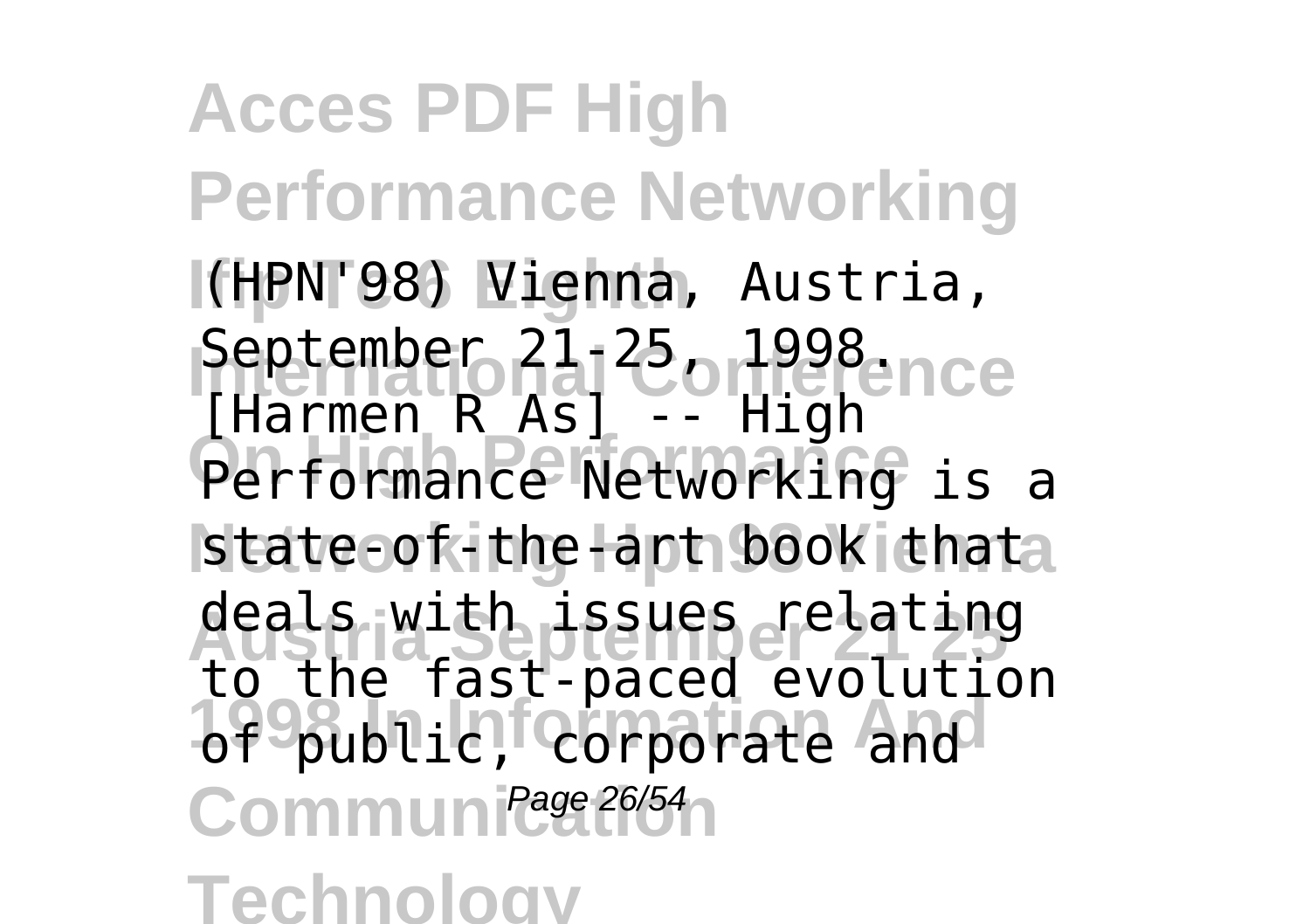**Acces PDF High Performance Networking Ifip Tc 6 Eighth** residential networks. **International Conference**

**On High Performance** High Performance Networking Networking **Eighth**8 Vienna **Austria September 21 25** High Performance Networking **1998 In Information And Information** Communicae<sup>27/54</sup>1 **Technology** Ifip Tc High Performance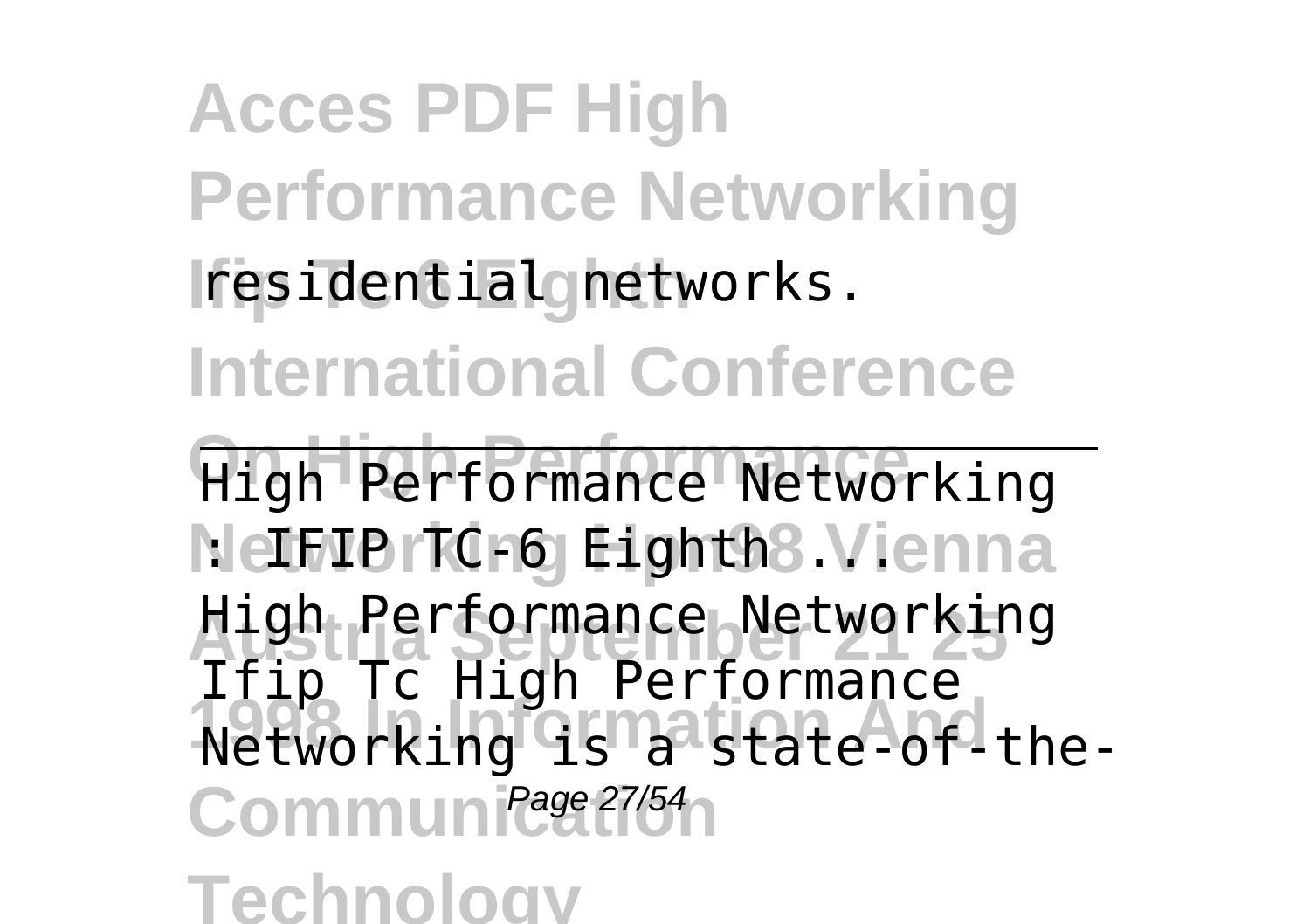**Acces PDF High Performance Networking lart book that deals with** issues relating to the fast-**On High Performance** corporate and residential hetworks. InIt Hocuses Vonnthe practical and experimental **1998 1998 1998 1998 1998 1999 1999 1999 1999 1999 1999 1999 1999 1999 1999 1999 1999 1999 1999 1999 1999 1999 1999 1999 1999 1999 1999 1999 1999 1999 1999 1999** Communica<sup>28/54</sup> **Technology** paced evolution of public, aspects of high performance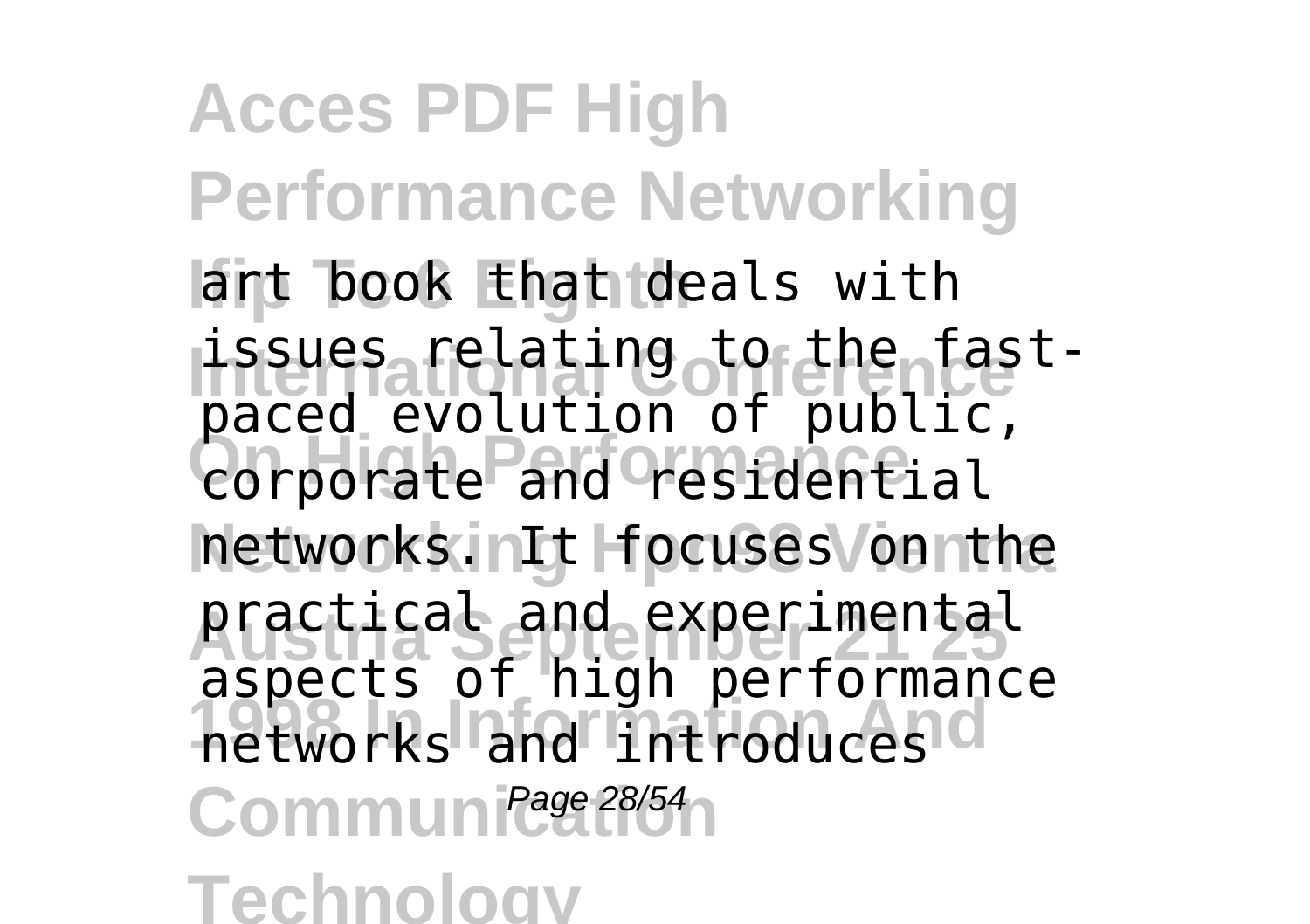**Acces PDF High Performance Networking Ifip Tc 6 Eighth** novel **International Conference**

**On High Performance** High Performance Networking **Neipvockineighth98 Vienna Austria September 21 25** International ... **1998 Increase Accupitor** Communica<sup>29/54</sup>1 **Technology** High Performance Networking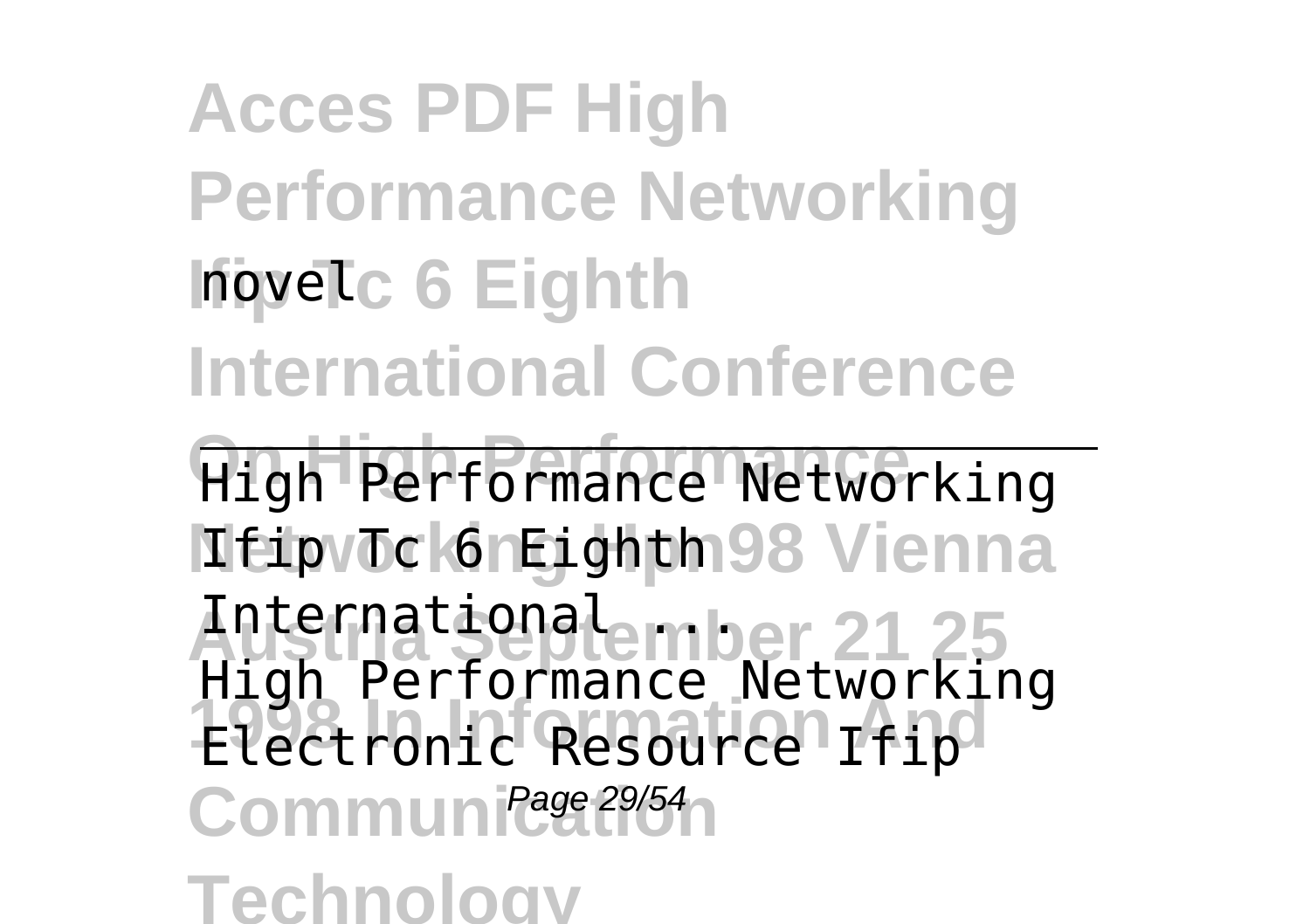**Acces PDF High Performance Networking** high performance networking lifip ts 6 eightbnference **On High Performance** high performance networking hpn98 vienna laustria /ienna **Austria September 21 25** september 21 25 1998 author 1998 In 1998 **Line 1998** Communication **Technology** international conference on harmen r van as published by springer us isbn 978 ...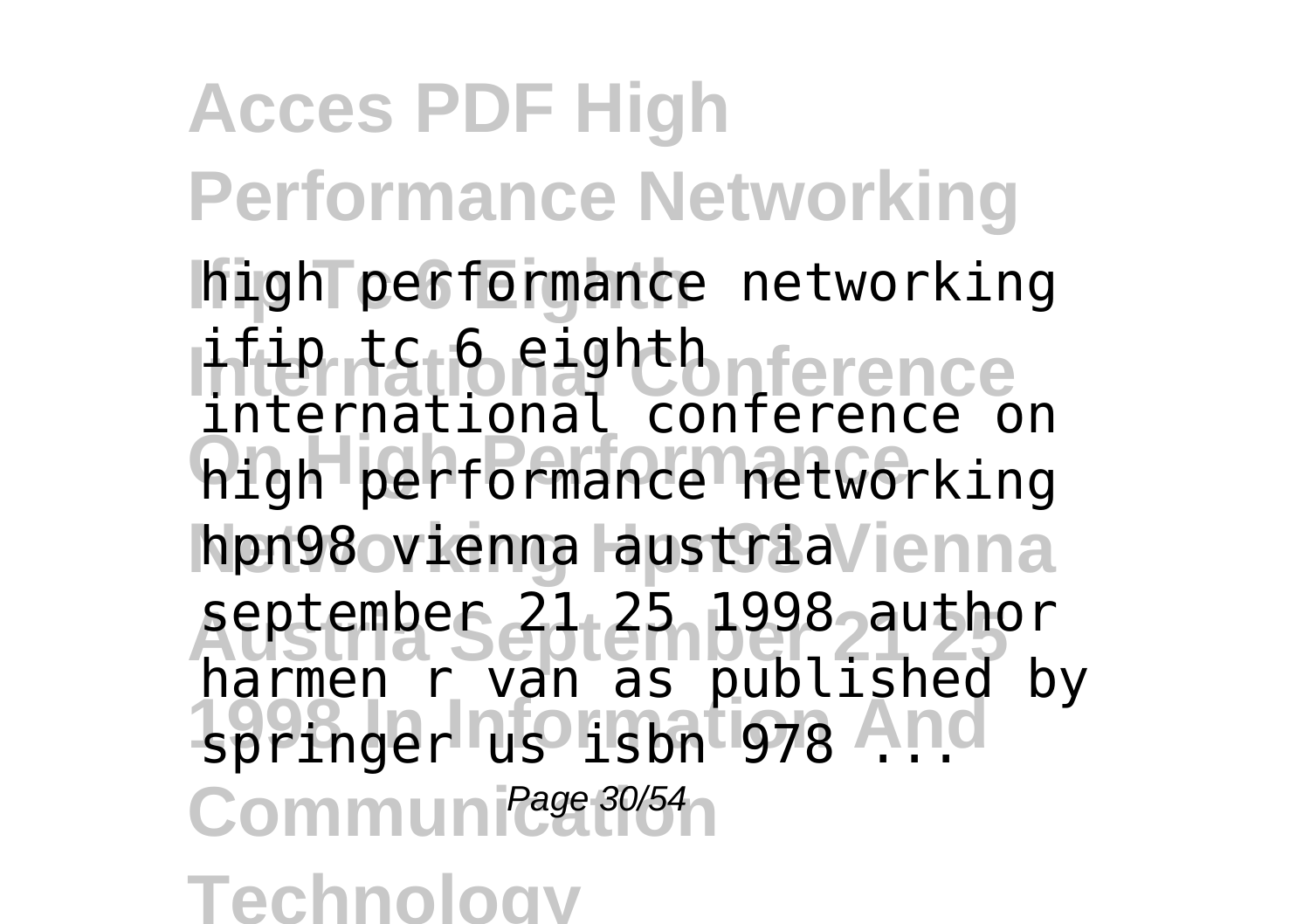**Acces PDF High Performance Networking** balears<sup>3</sup>ifip working group **International Conference**<br> **International Conference On High Performance Networking Hpn98 Vienna Austria September 21 25 Networking Ifip Sixth And** Communica<sup>31/54</sup>1 **Technology** 64 publisher london new york chapman hall on behalf of the  $\Box$   $\Omega$ 20+ High Performance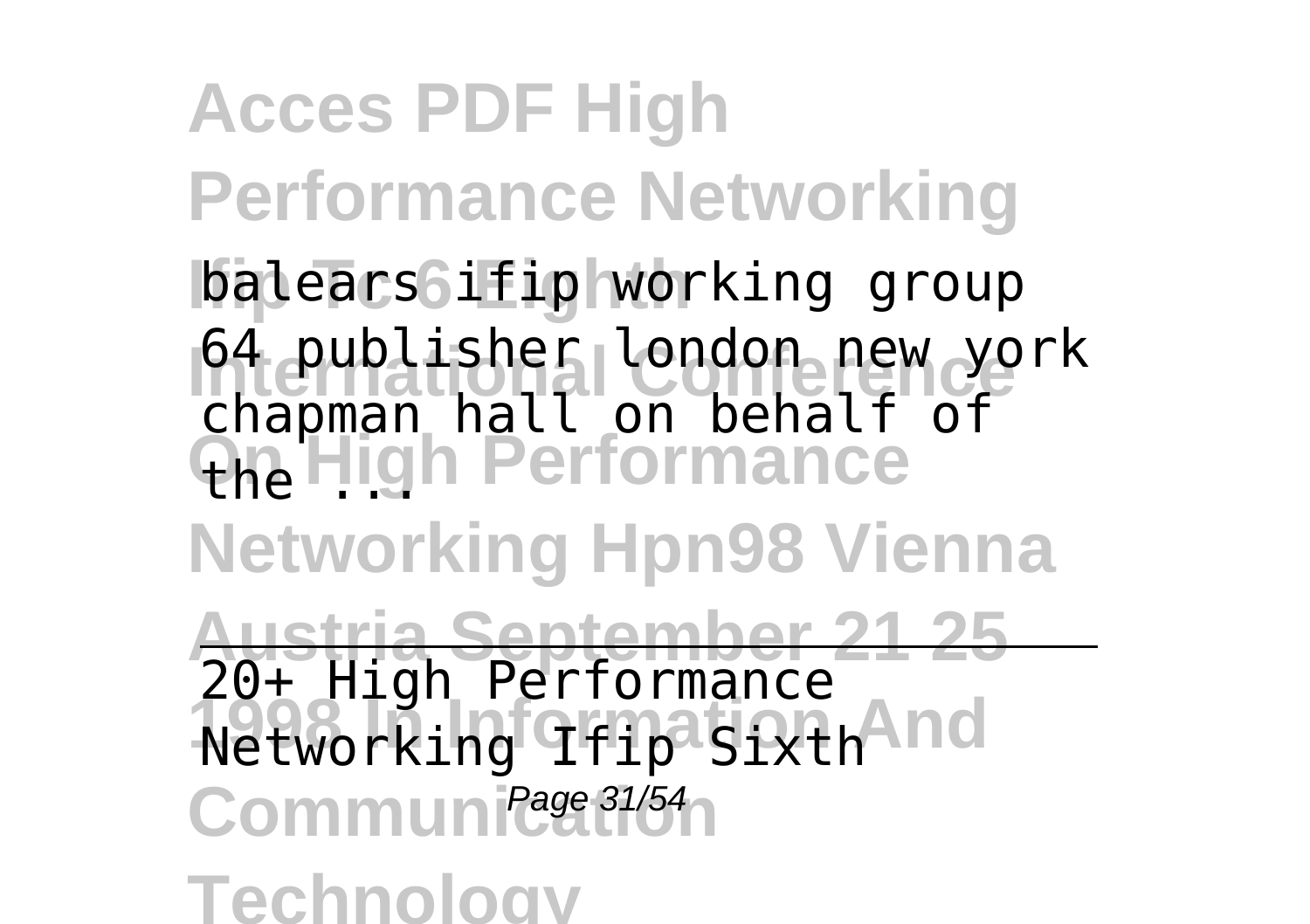**Acces PDF High Performance Networking** International th. **International Conference** High Performance Networking **On High Performance** that deals with issues relating to the riast-paceda **Austria September 21 25** evolution of public, **1998 Inc. It focuses on the** Communica<sup>32/54</sup>1 **Technology** is a state-of-the-art book corporate and residential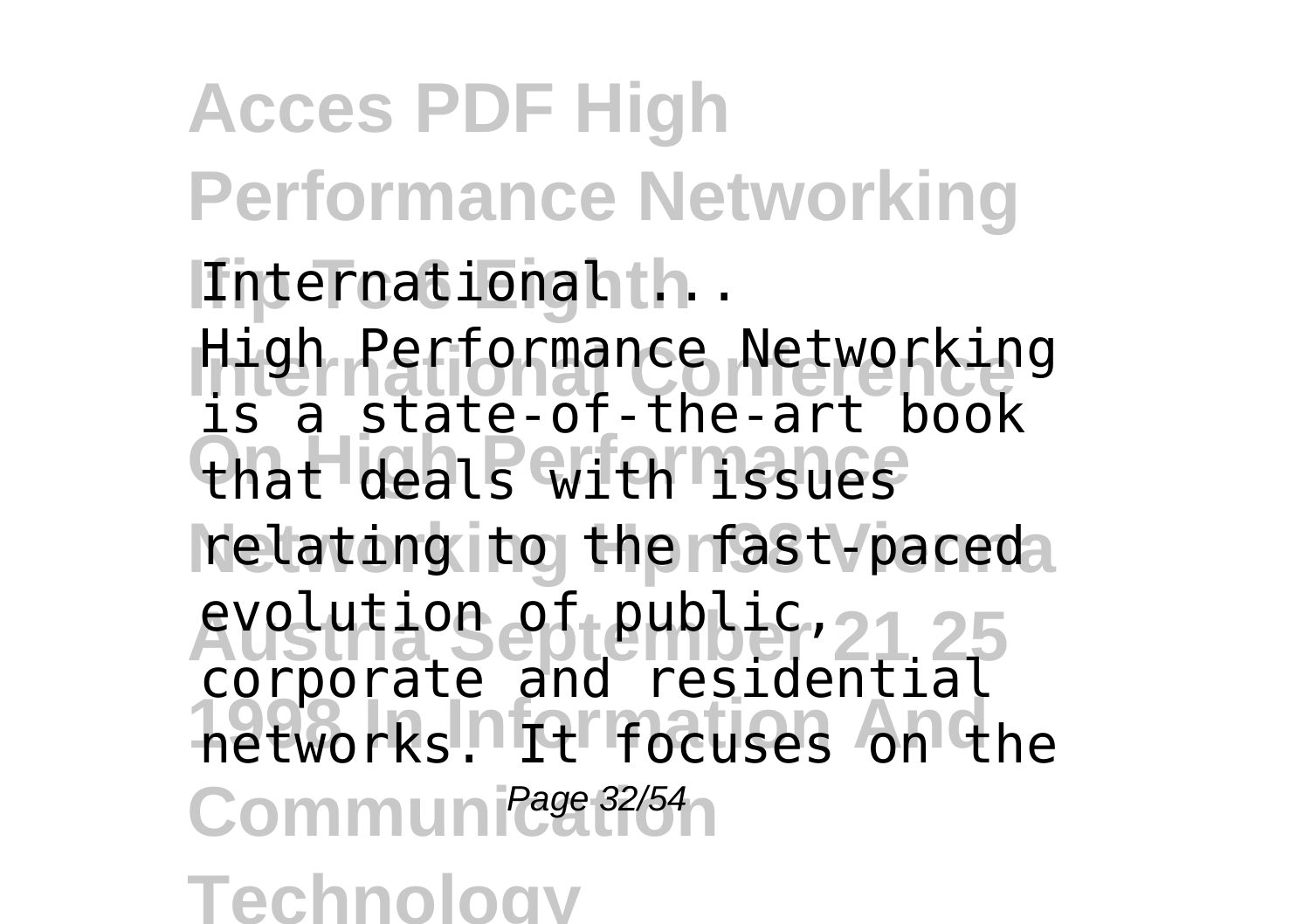**Acces PDF High Performance Networking** practical and experimental **International Conference** aspects of high performance novel approaches and Ce concepts aimed at 3 improving the performance, usability, **1998 In Information And** scalability of such systems. Communica<sup>33/54</sup>1 **Technology** networks and introduces interoperability and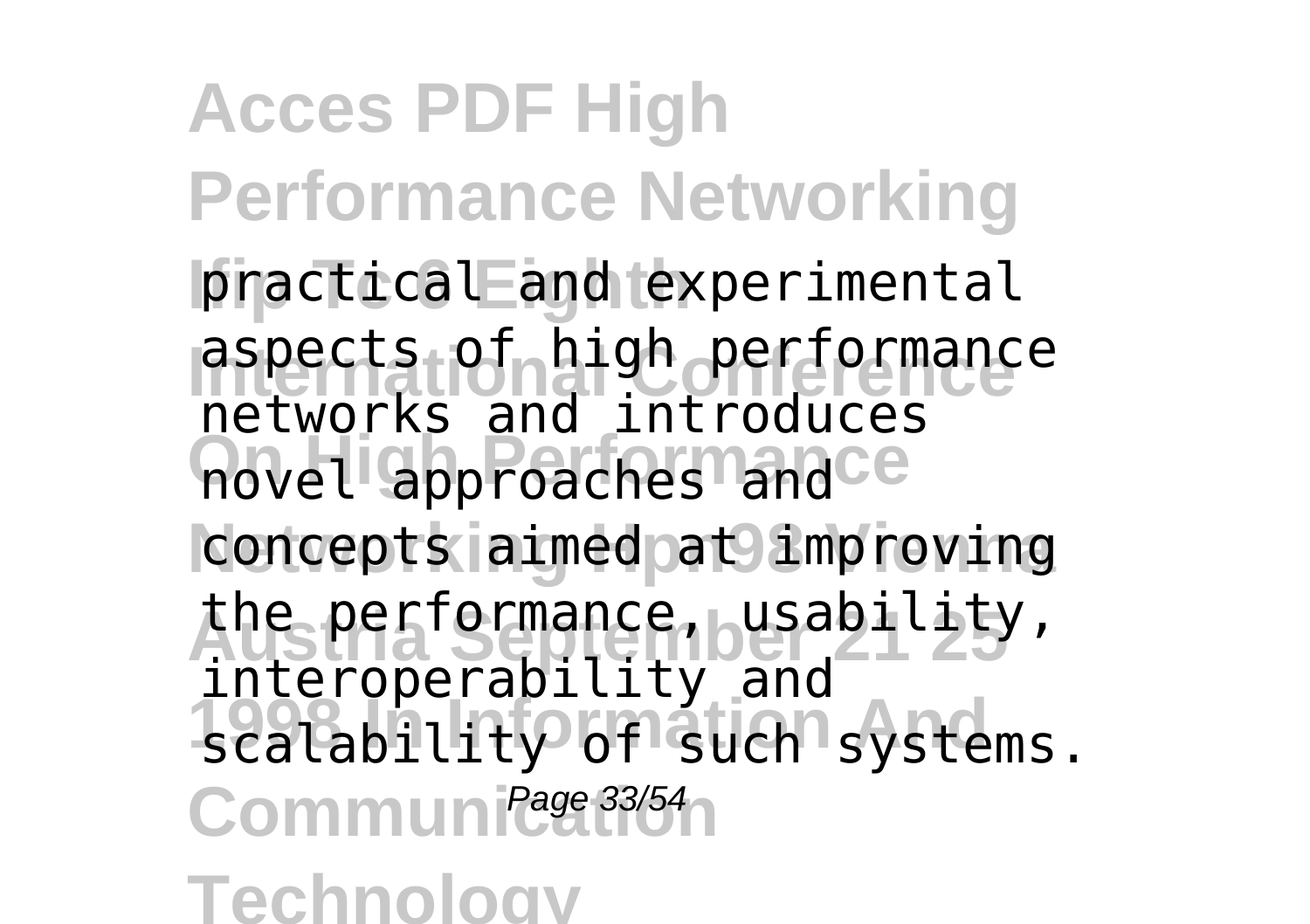**Acces PDF High Performance Networking Ifip Tc 6 Eighth International Conference TFIP TC-6 Eighth ance** Through a network of *Vover* a 120 Working Groups the 25 responsible for tion And Communica<sup>34/54</sup> **Technology** High Performance Networking: Technical Committees are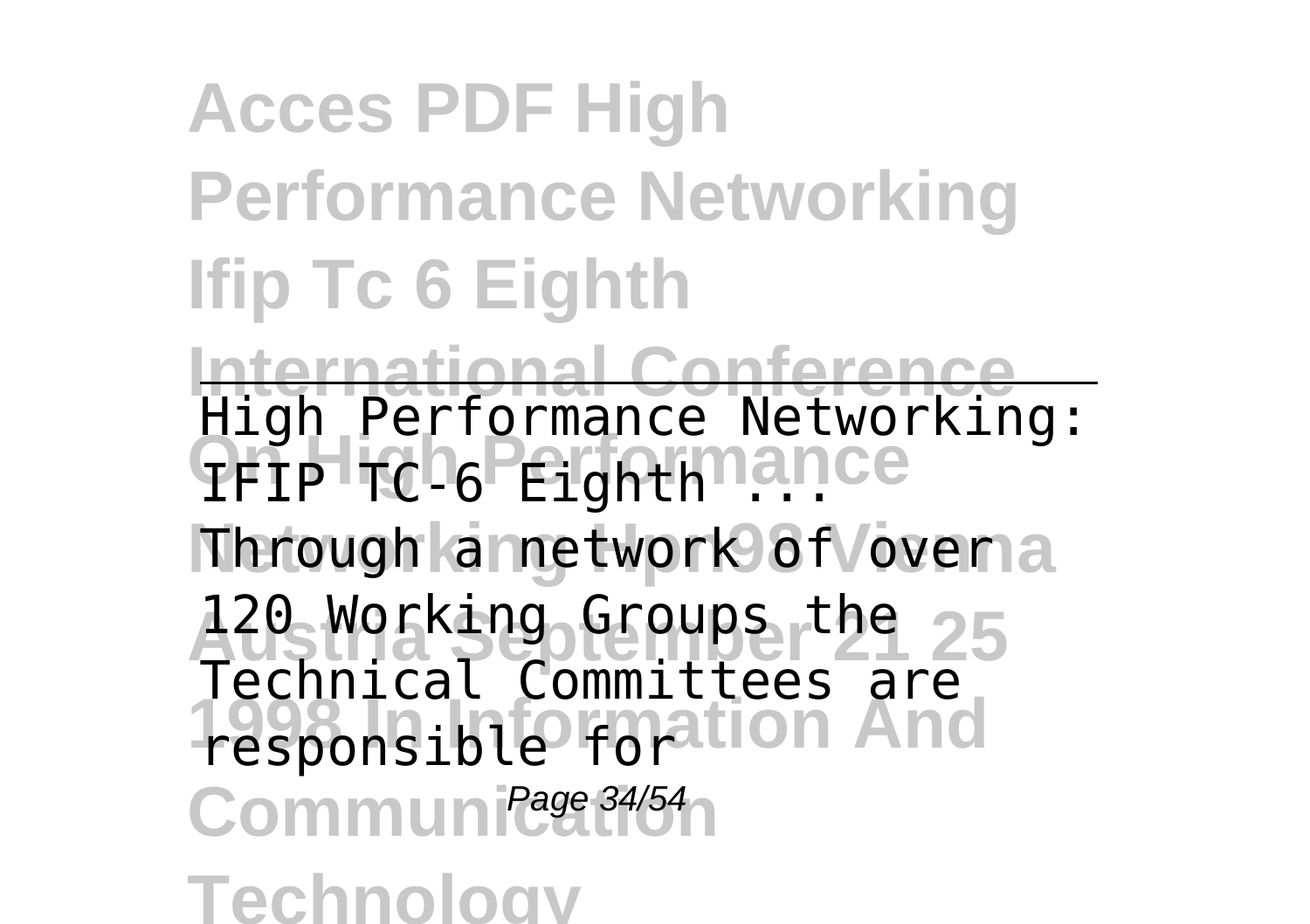**Acces PDF High Performance Networking Ifip Tc 6 Eighth** approximately 100 conferences and other events<br>each year in a wide range of **On High Performance** areas. Individual members of every member lorganisation a qualify for a discount of at **1998 Internet And** Communica<sup>35/54</sup>1 **Technology** conferences and other events least 10% on all IFIP-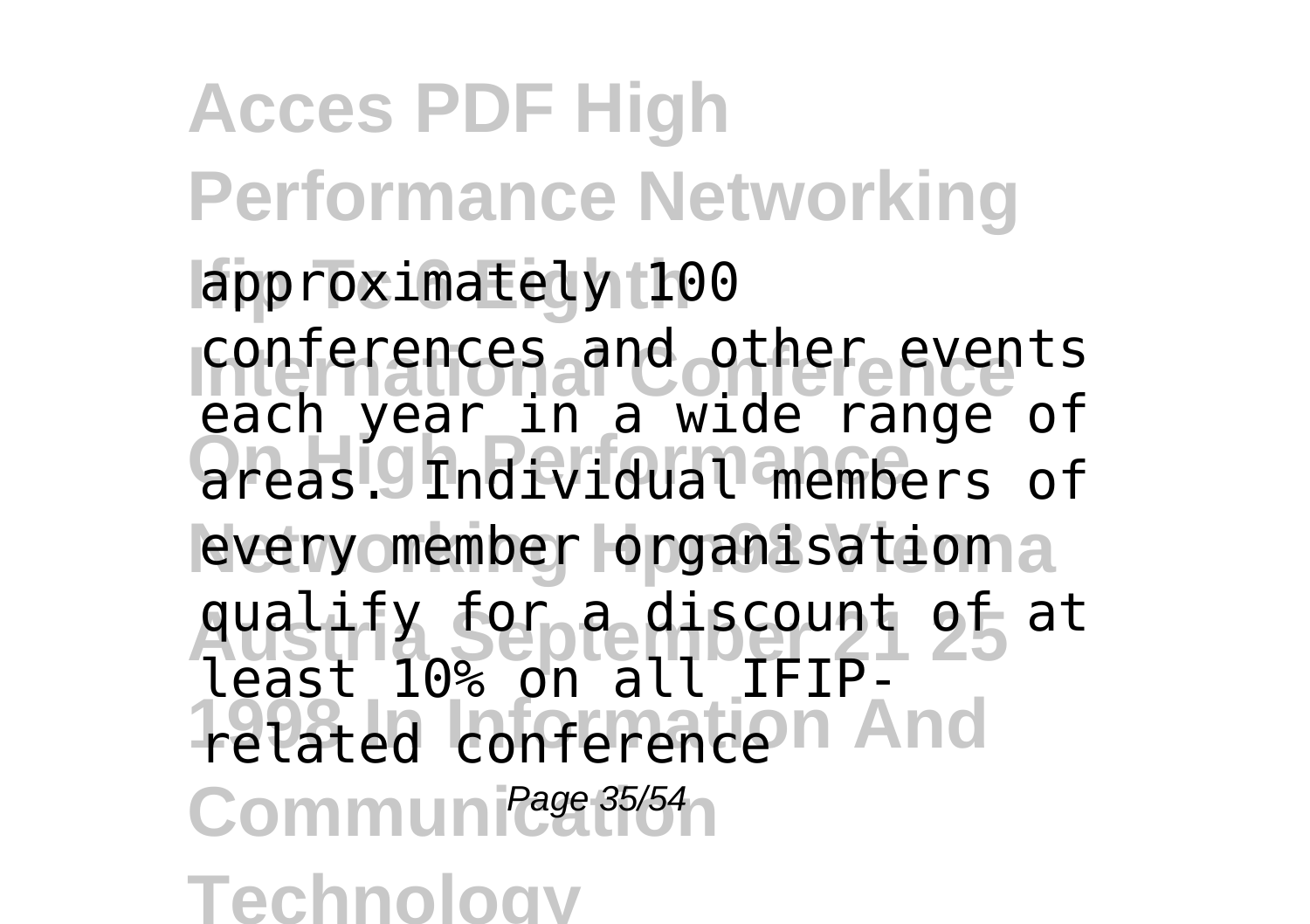**Acces PDF High Performance Networking Ifip Tc 6 Eighth** registration fees.

**International Conference**

**PFIP IGH<sub>ome</sub>rformance** 

**The International Federation** 

for Information Processing **1998 In Information And** Conference (NETWORKING 2020) Communica<sup>36/54</sup>1 (IFIP) Networking 2020

**Technology**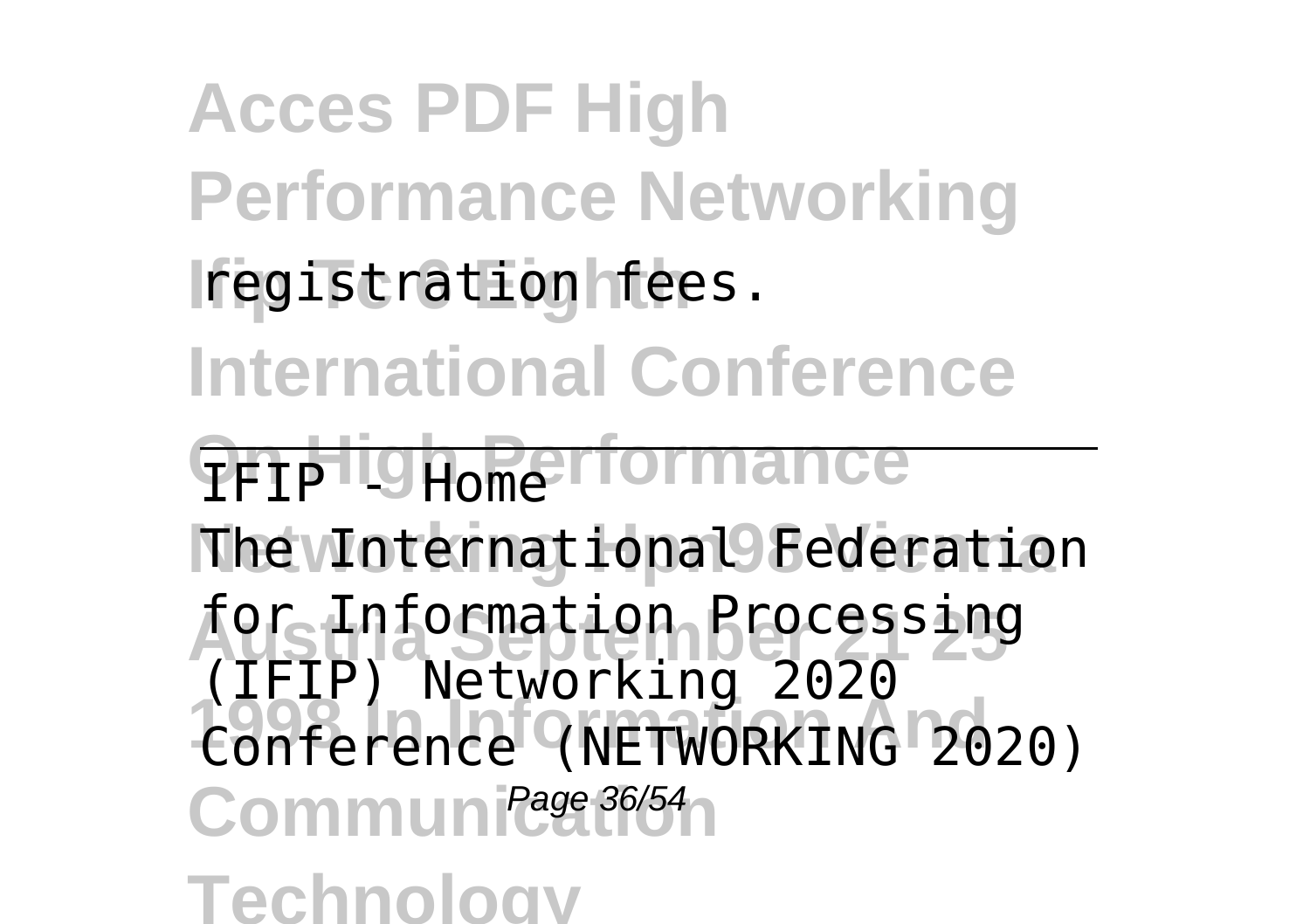**Acces PDF High Performance Networking Ifip Tc 6 Eighth** will be held in Paris, **France. This is the 19 th** Sponsored by the IFIP<sup>e</sup> Technical Committee onenna **Austria September 21 25** Communication Systems (TC6). **1998 In Information And** event of the series,

Communication

**Technology**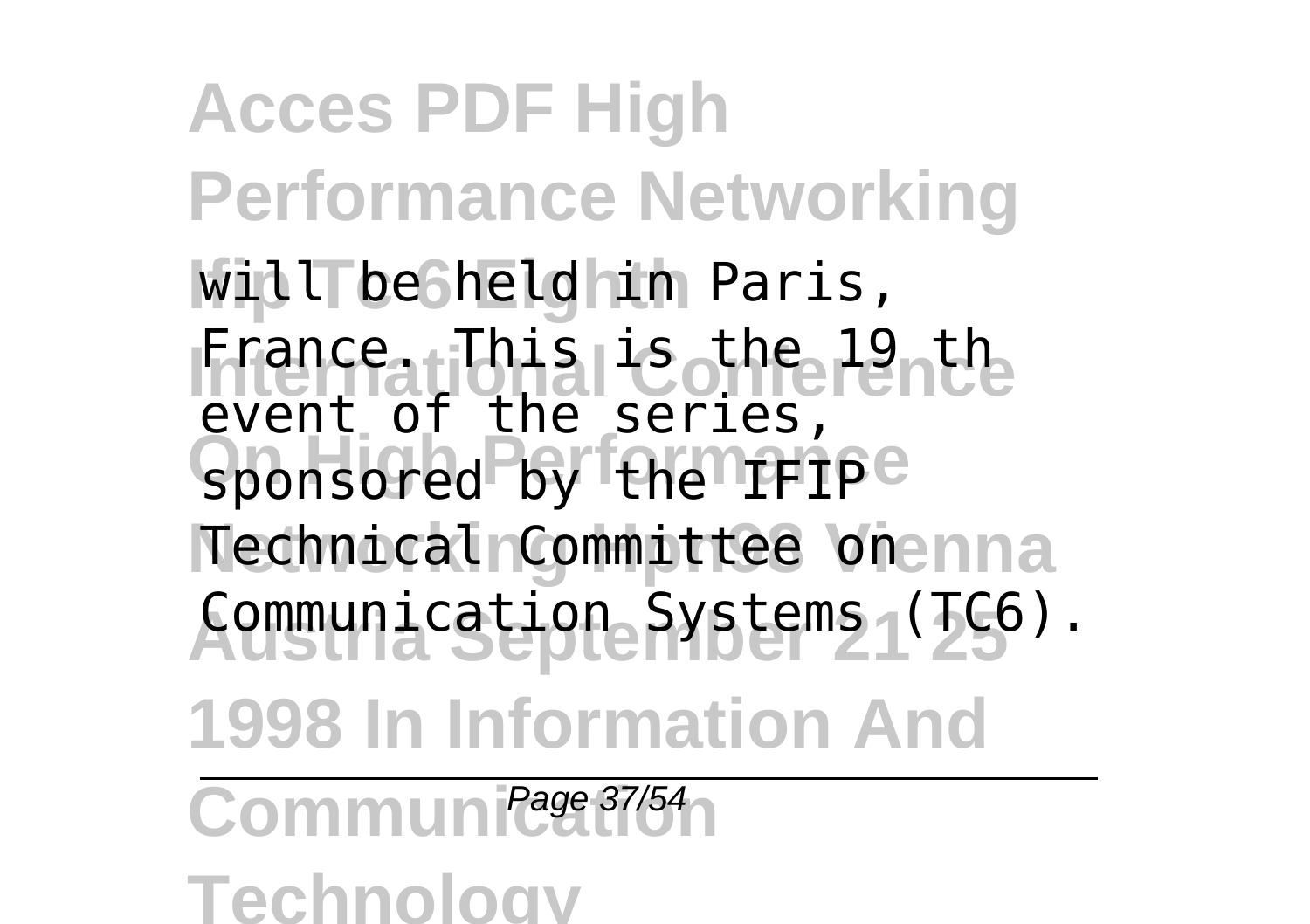**Acces PDF High Performance Networking Ifip Tc 6 Eighth** Important dates - IFIP **Networking Conference**<br>Full taut conference Performance Networking **Networking Hpn98 Vienna** [electronic resource] : IFIP **Austria September 21 25** TC-6 Eighth International Performance Networking nd Communica<sup>38/54</sup> **Technology** Full text of "High Conference on High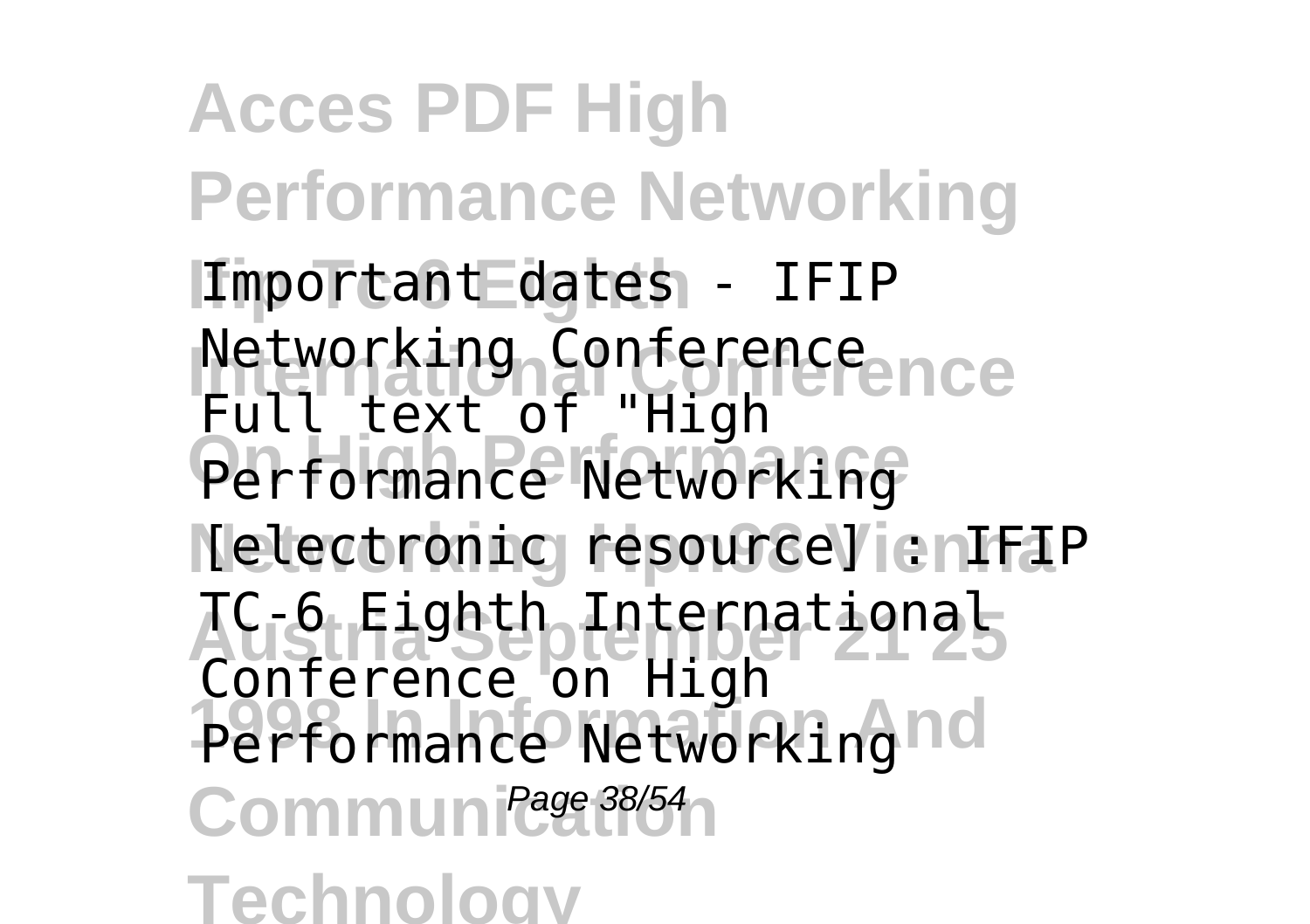**Acces PDF High Performance Networking Ifip Tc 6 Eighth** (HPN'98) Vienna, Austria, September 211<sup>25</sup> or 1998 "nSee **On High Performance Networking Hpn98 Vienna Austria September 21 25 1998 In Information And** Communica<sup>39/54</sup>1 **Technology** other formats Full text of "High Performance Networking [electronic ...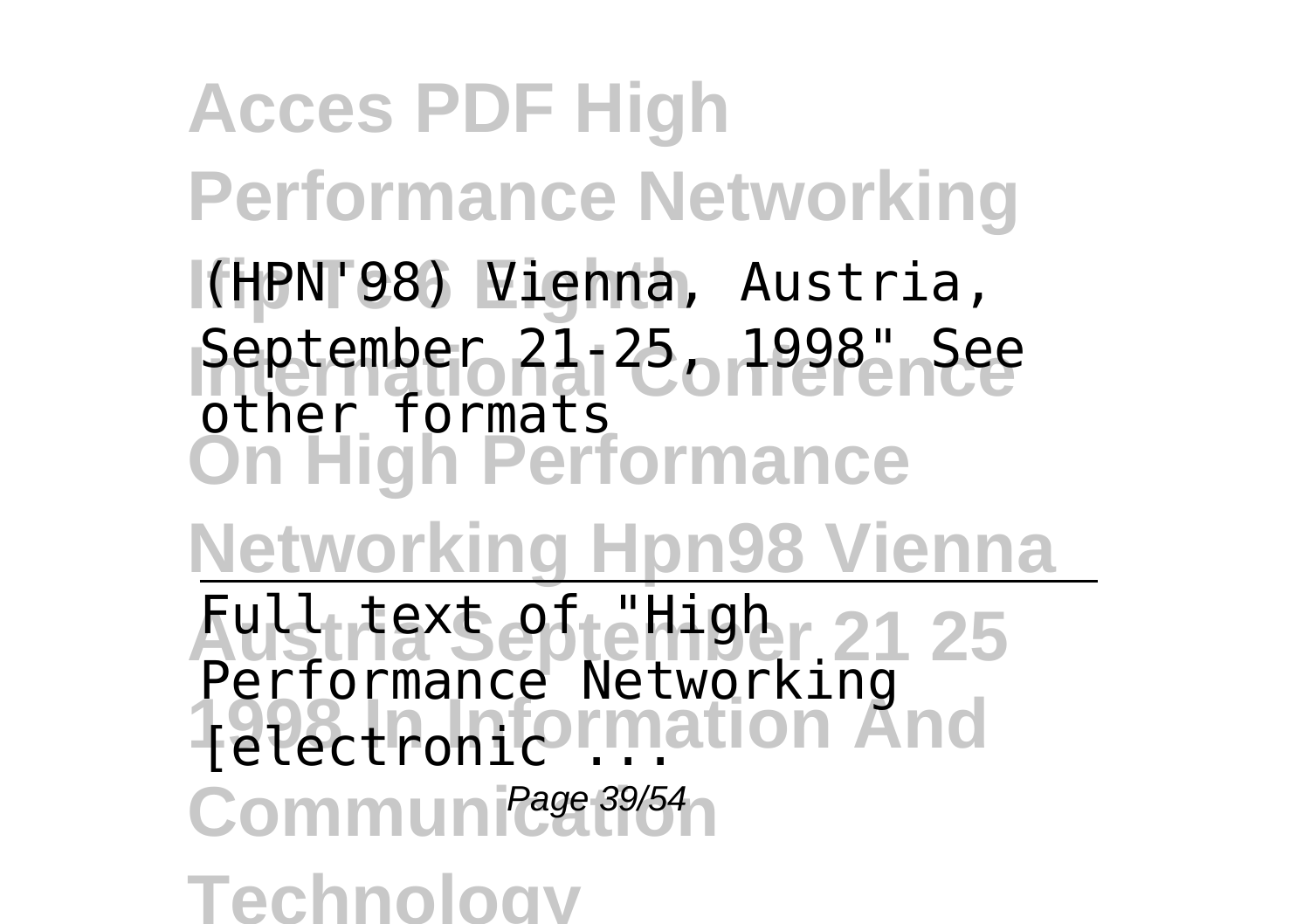**Acces PDF High Performance Networking** Read NETWORKING 2010: 9th International IFIP TC 6ce **On High Performance** Chennai India May 11-15 **Networking Hpn98 Vienna Austria September 21 25 International IFIP TC 6 ...** Communication **Technology** Networking Conference Read NETWORKING 2010: 9th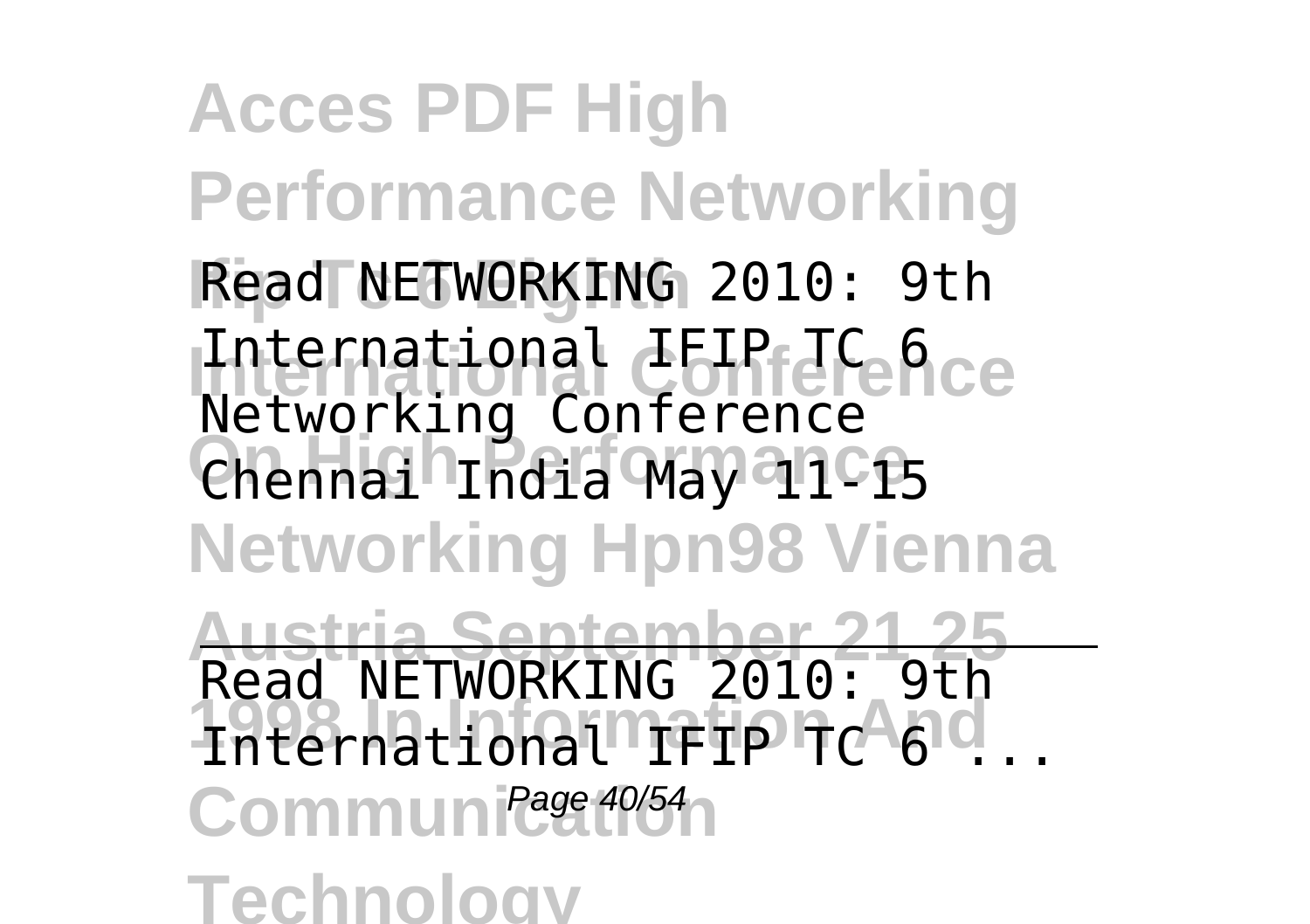**Acces PDF High Performance Networking** High Performance Networking Ifip Sixth Internationale **On High Performance** Performance Networking, 1995. **25.10. 2020** 98 Vienna **Austria September 21 25** High Performance Networking Communicat<sup>41/54</sup> **Technology** Conference on High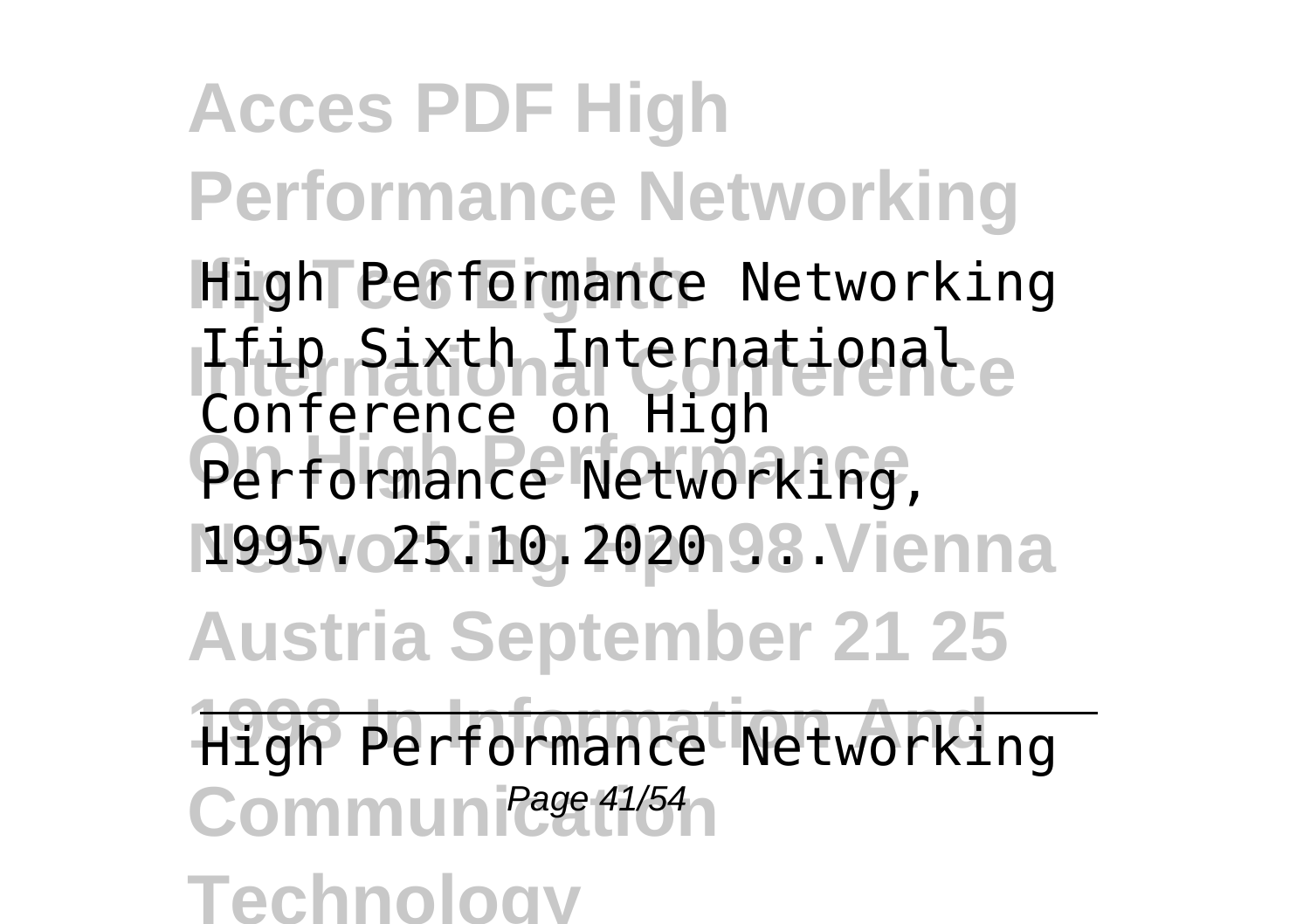**Acces PDF High Performance Networking** Ifip Sixth International ... **International Conference Networking Conference on high nce** performance networking, nna **Austria September 21 25** 1995. Editors: Puigjaner, **1998 Inc. 1998 Fook eBook 181,89 €** Communication **Technology** IFIP sixth international Ramon (Ed.) Free Preview.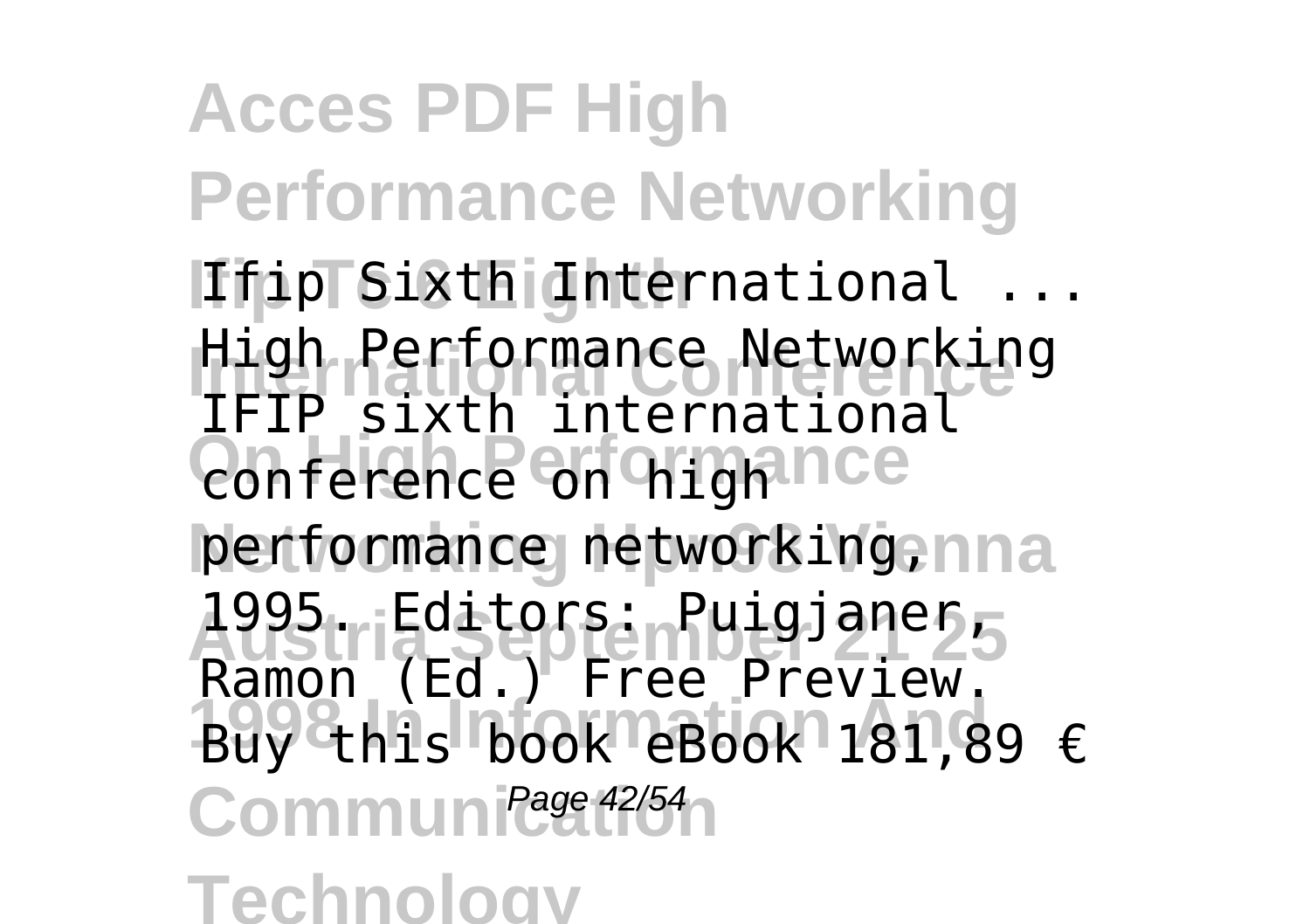**Acces PDF High Performance Networking Ifip Tc 6 Eighth** price for Spain (gross) Buy **International Conference** 978-0-387-34949-7; Digitally watermarked, DRM-free<sup>e</sup>... **Networking Hpn98 Vienna Austria September 21 25 1998 In Information And** - IFIP sixth international Communication **Technology** eBook ISBN High Performance Networking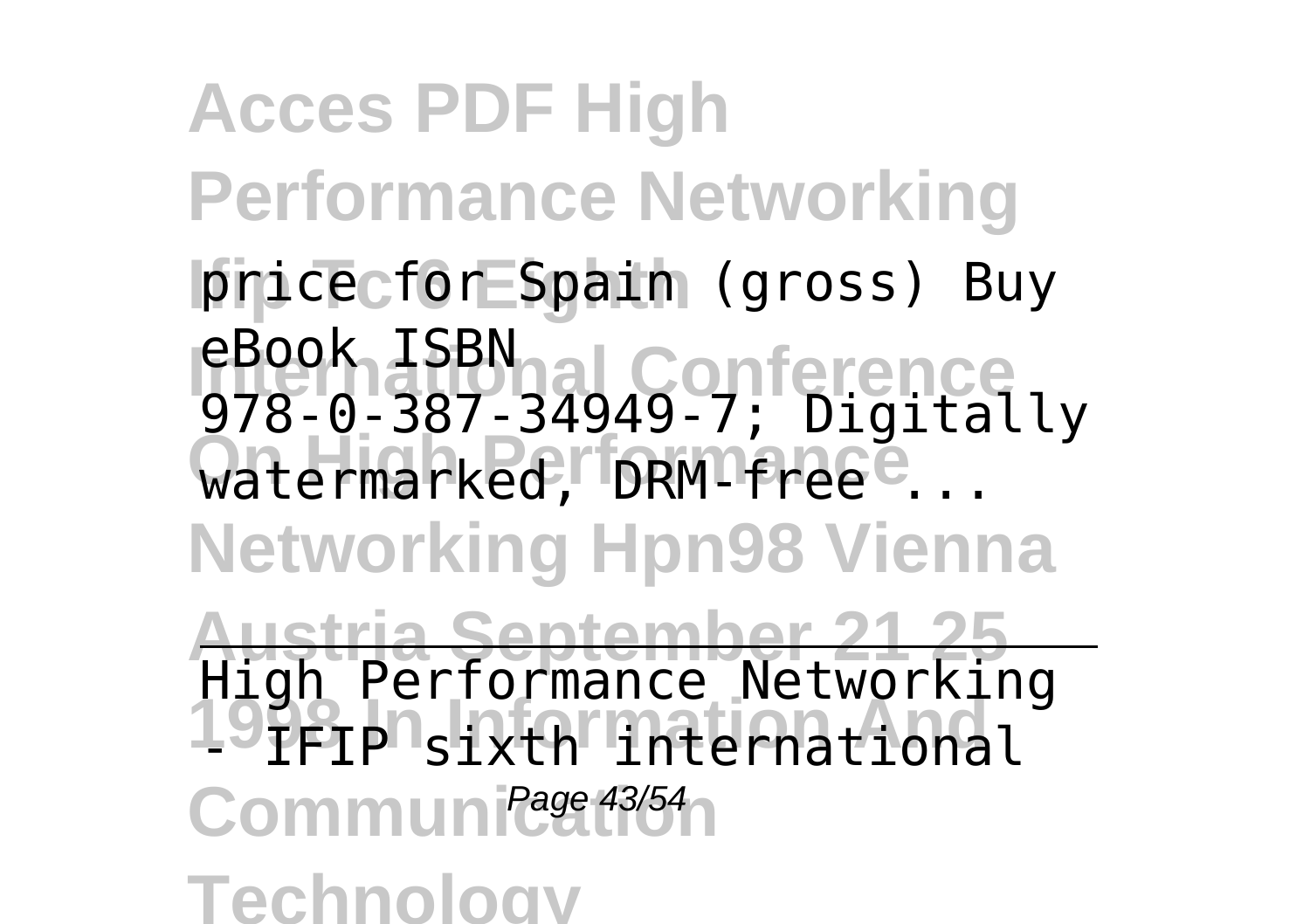**Acces PDF High Performance Networking Ifip Tc 6 Eighth** ... High Performance Networking, **International Conference on** High Performance Networking **Austria September 21 25** (HPN'98), Vienna, Austria, **1998 In Information And** Conference Proceedings 134, Communication **Technology** IFIP TC-6 Eigth September 21-25, 1998. IFIP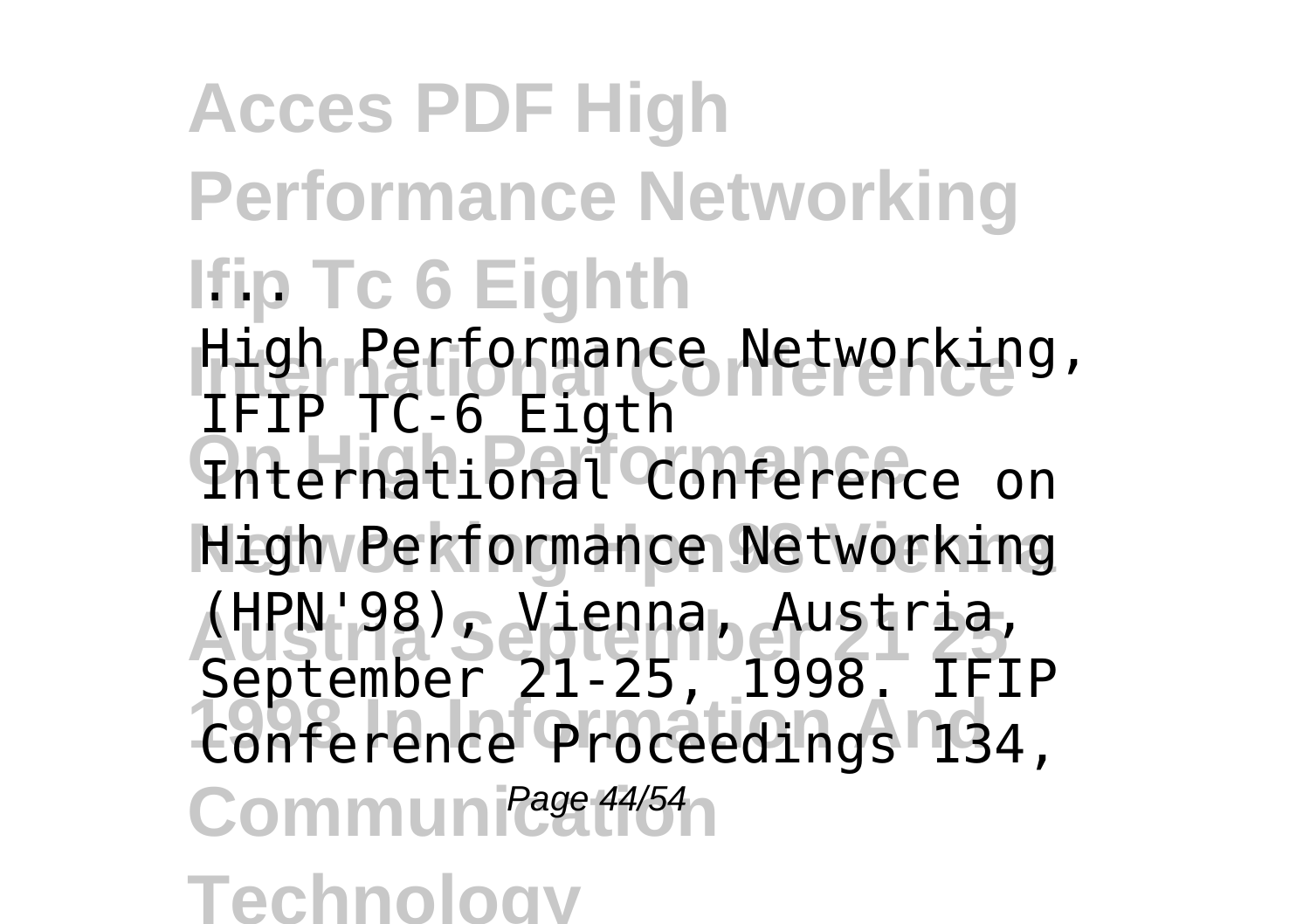**Acces PDF High Performance Networking** Kluwer 1998, ISBN **International Conference** 0-412-84660-8 [contents] 135 Cavalli, Elie Najm:nce **Networking Hpn98 Vienna Austria September 21 25 mation And** Communication **Technology** Stanislaw Budkowski, Ana R. dblp: IFIP Conference Proceedings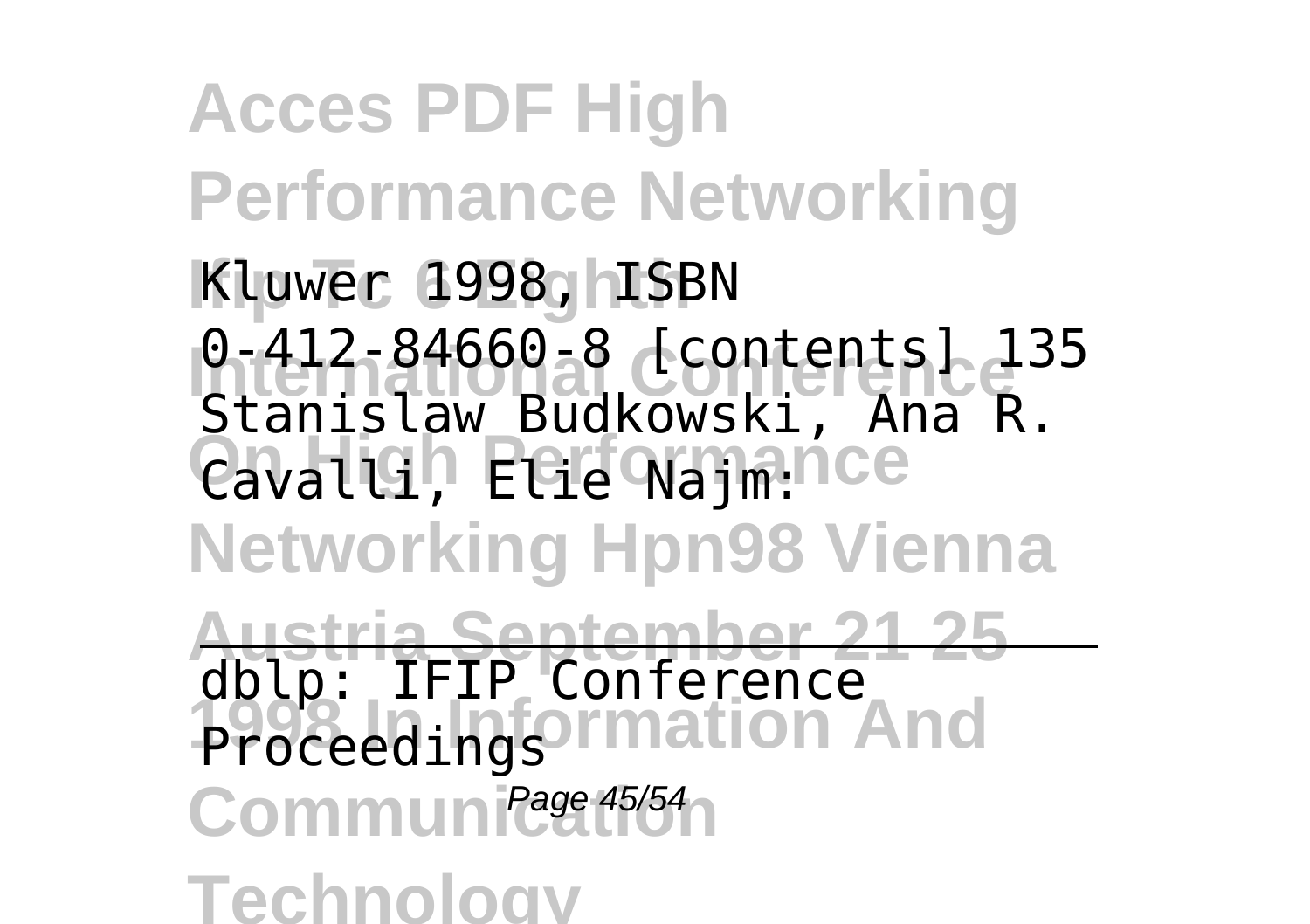**Acces PDF High Performance Networking** The Working Group 7.6 considers high-performance **Support modelling, decision** analysis, noptimization and multi-criteria decision25 **1998 Inches** Inc. 1998 Communication **Technology** computer-aided systems to making. ... Network Design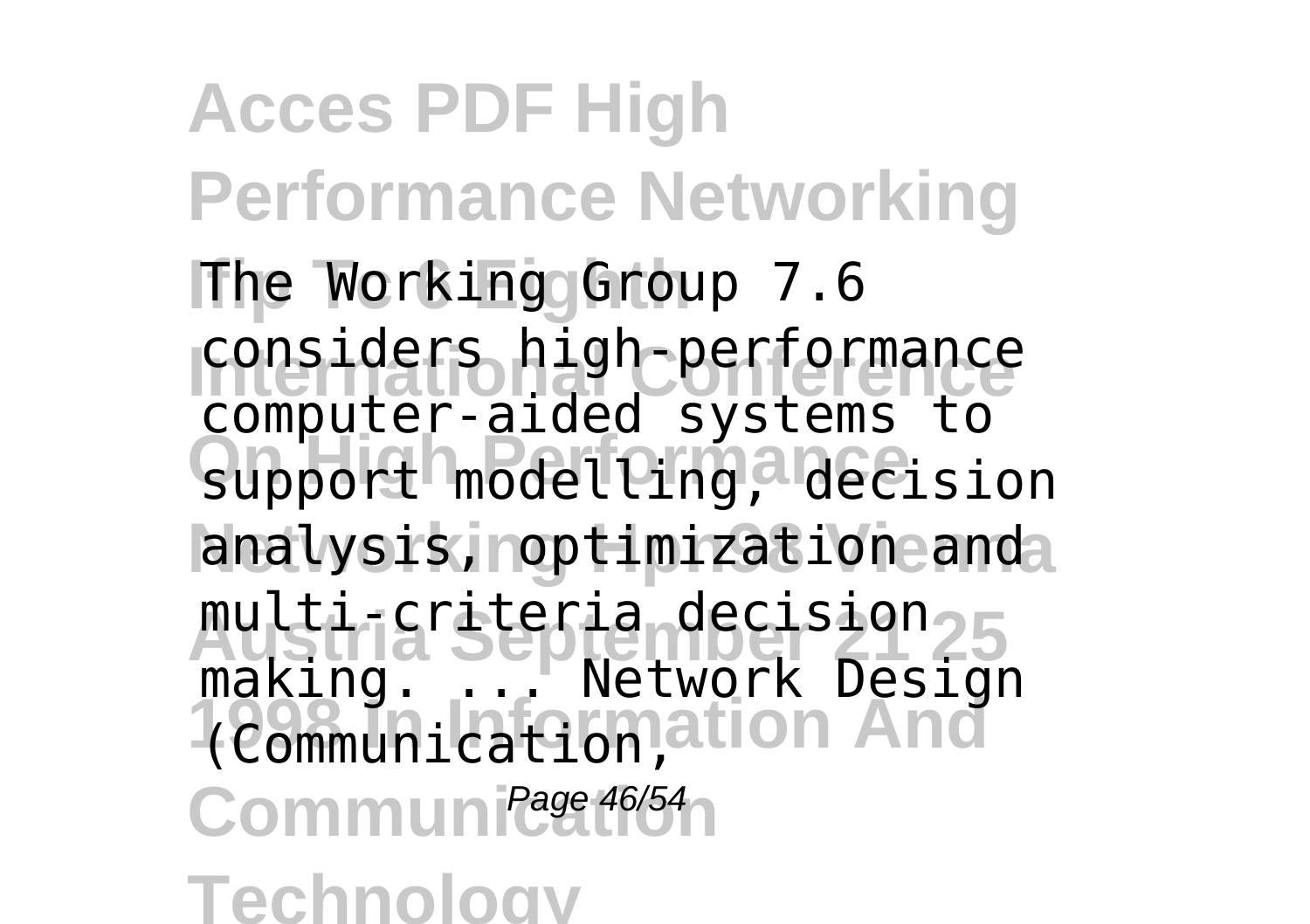**Acces PDF High Performance Networking Ifip Tc 6 Eighth** Transportation, Traffic) ... The main aim of the IFIP TC foster academic exchange and cooperation between experts **Austria September 21 25 1998 In Information And** 7 Working Group 7.8 is to

Communication

**Technology**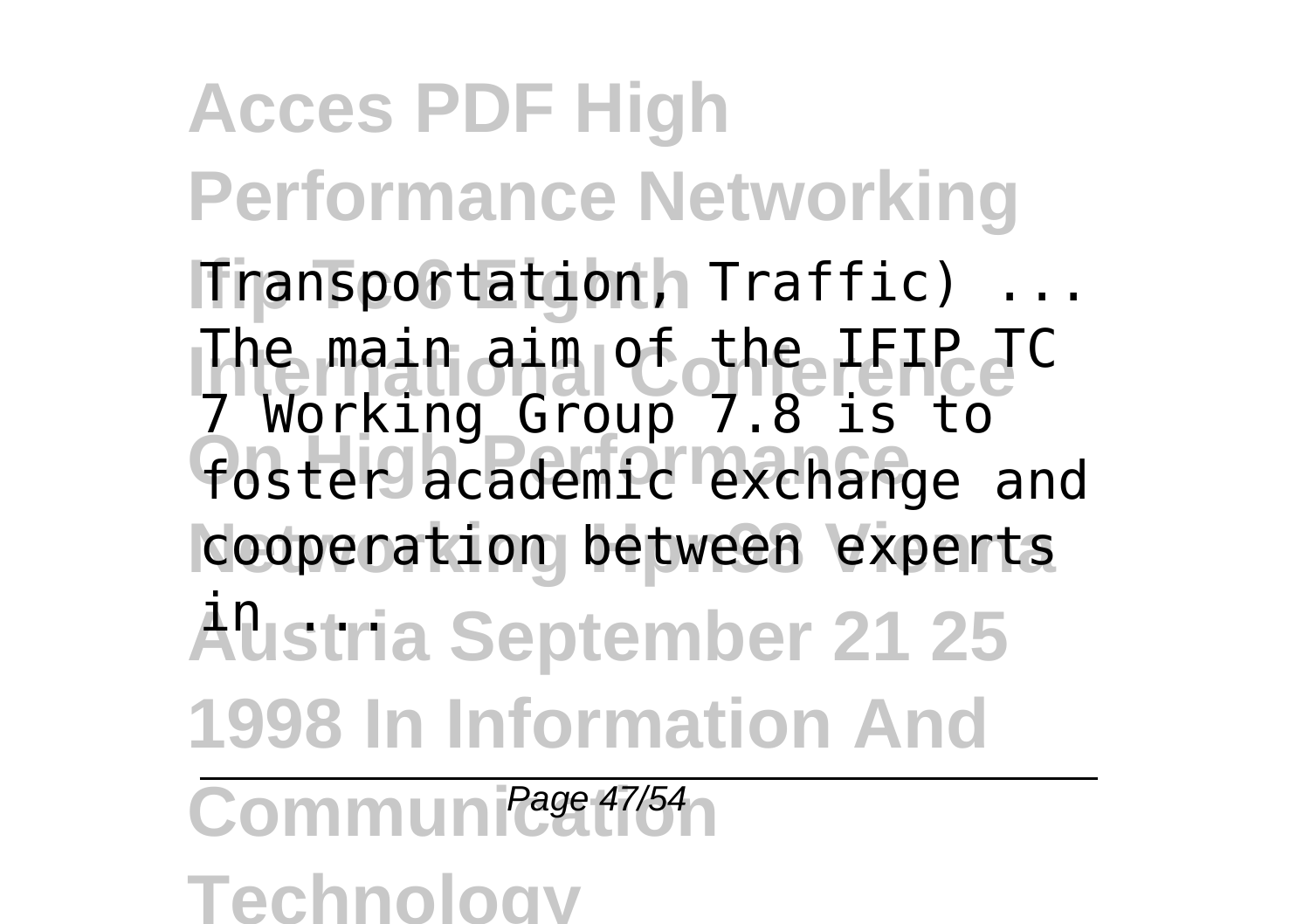**Acces PDF High Performance Networking TC 7 c System Modeling and** Optimization C<del>U</del>FIP - Home being networked using a **Networking Hpn98 Vienna** variety of media, a variety **Austria September 21 25** of protocols and a variety hand, computers are becoming Communication **Technology** Our planet is increasingly of services. On the other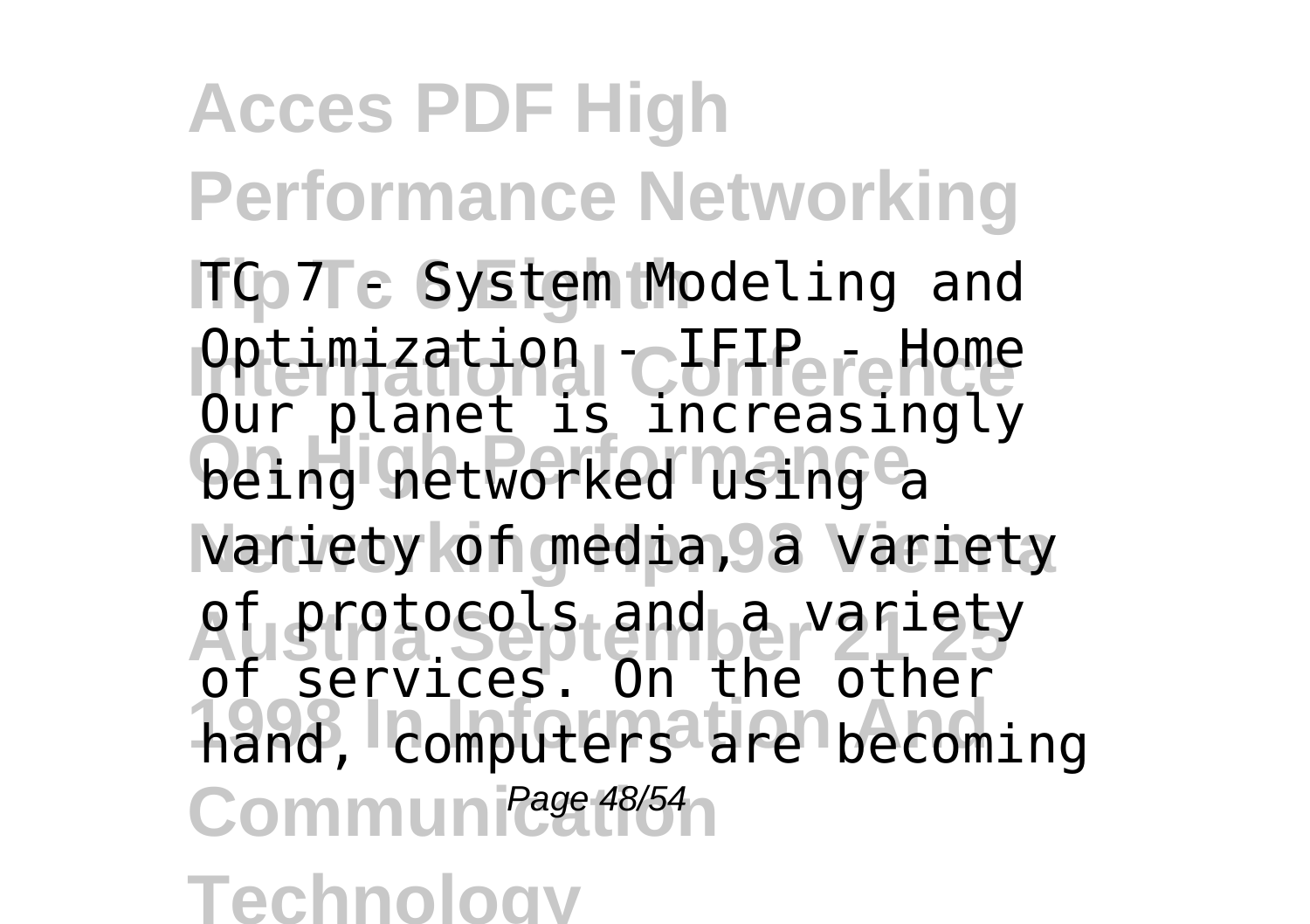**Acces PDF High Performance Networking Ifip Tc 6 Eighth** increasingly pervasive in a variety of forms and ence **On High Performance** large scale high performance systems to micro computersa **Austria September 21 25** in any type of appliances, **1998 In Information And** architectures ranging from cars, etc.

Communication

**Technology**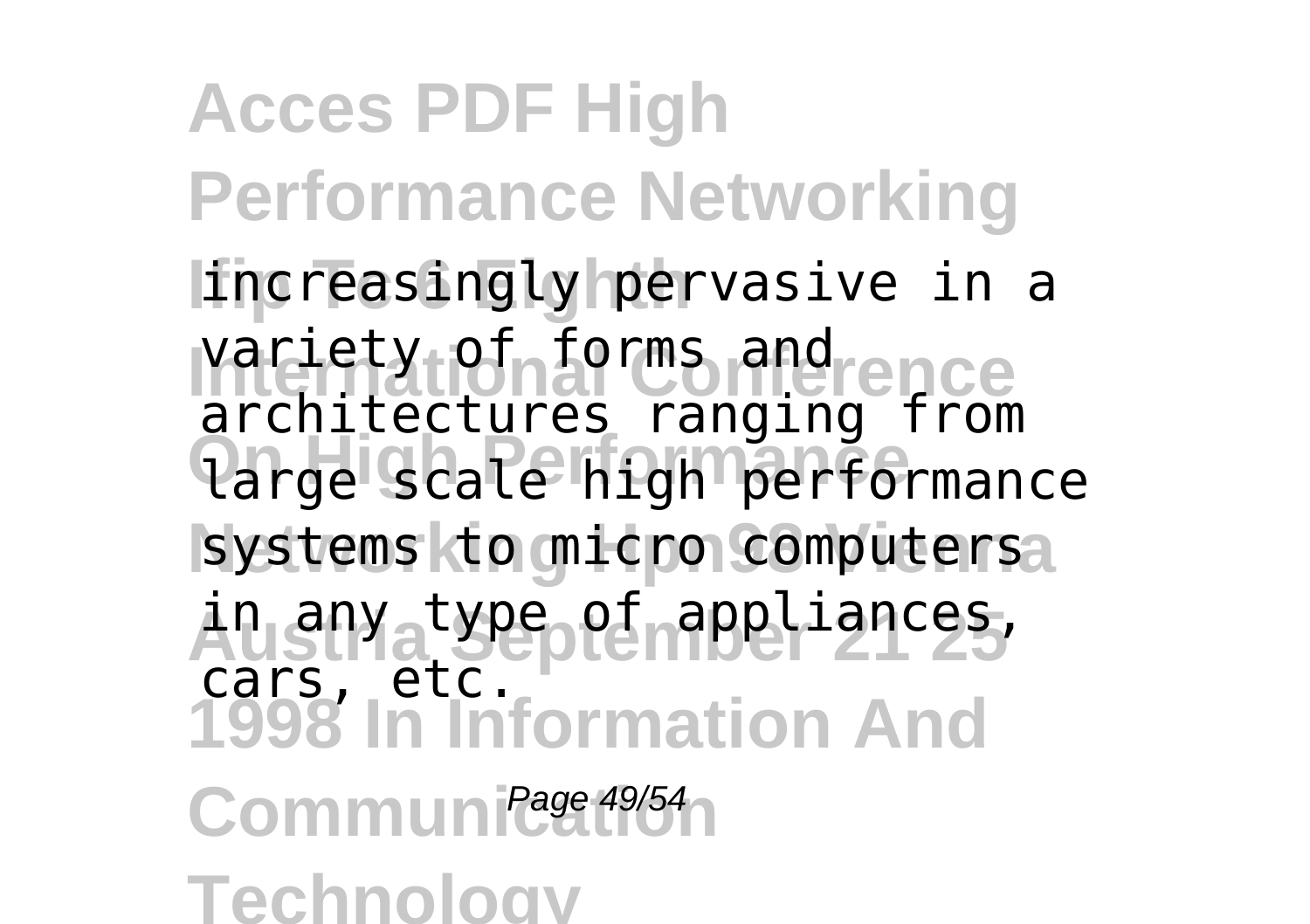## **Acces PDF High Performance Networking Ifip Tc 6 Eighth**

IF<del>ILI</del> naTGnal E UnTErence<sup>yGs</sup> **On High Performance** High performance networking N**II** w oproceedings of Vthe na **Austria September 21 25** IFIP TC6 Seventh **1998 In Information And** High Performance Networks Communication **Technology** & TF - 6.6 - Aims & Scope International Conference on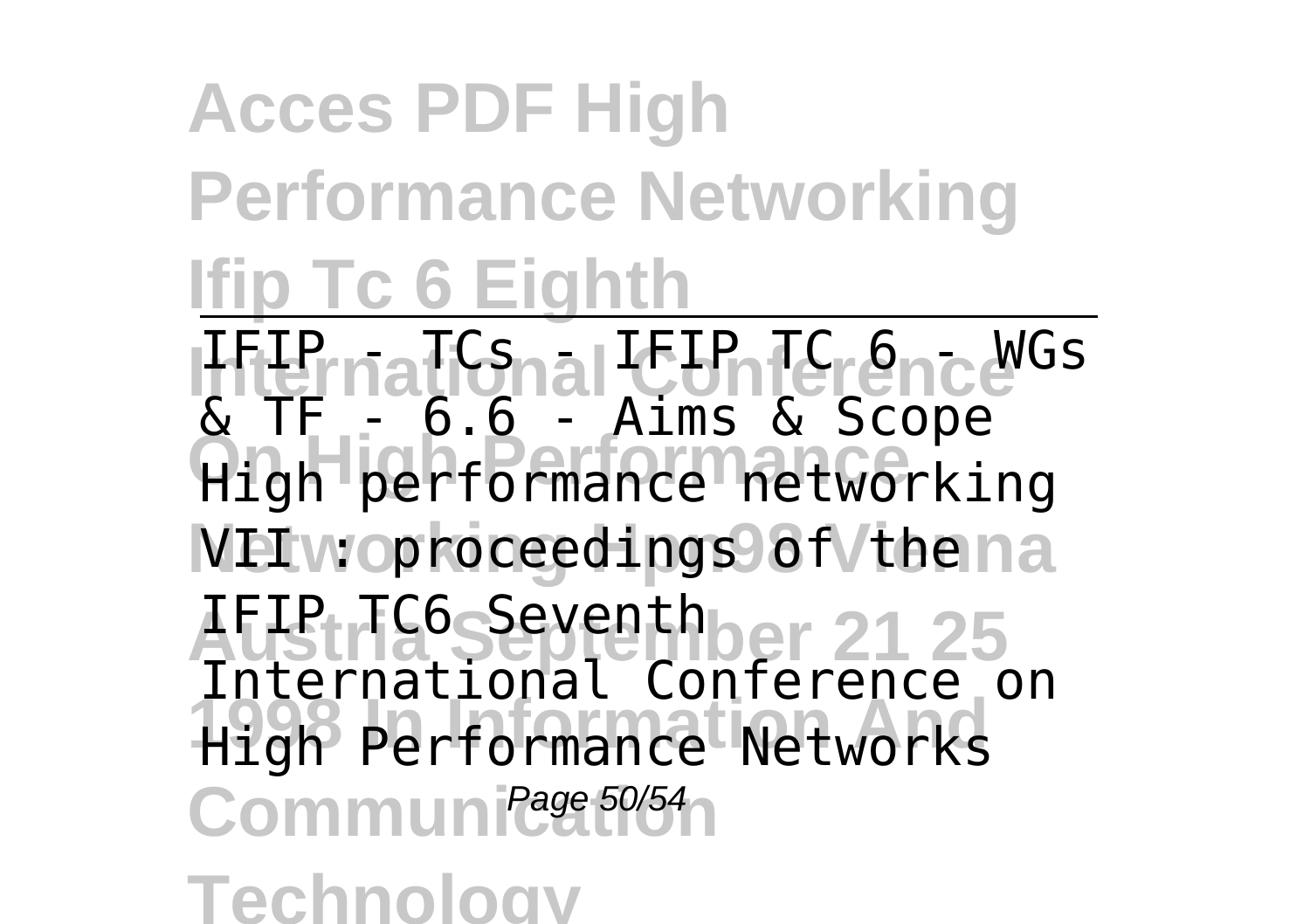**Acces PDF High Performance Networking Ifip Tc 6 Eighth** (HPN '97), 28th April - 2nd May 1997, White Plains, New Tantawy;] Perfhis book deals With *issues* relating /tonthe Tast-paced evolution<sub>29</sub>T<sub>25</sub> **1998 Inc.** 1998 Inc. 1998 Inc. Communication **Technology** York, USA. [Ahmed N fast-paced evolution of public, corporate and residential networks.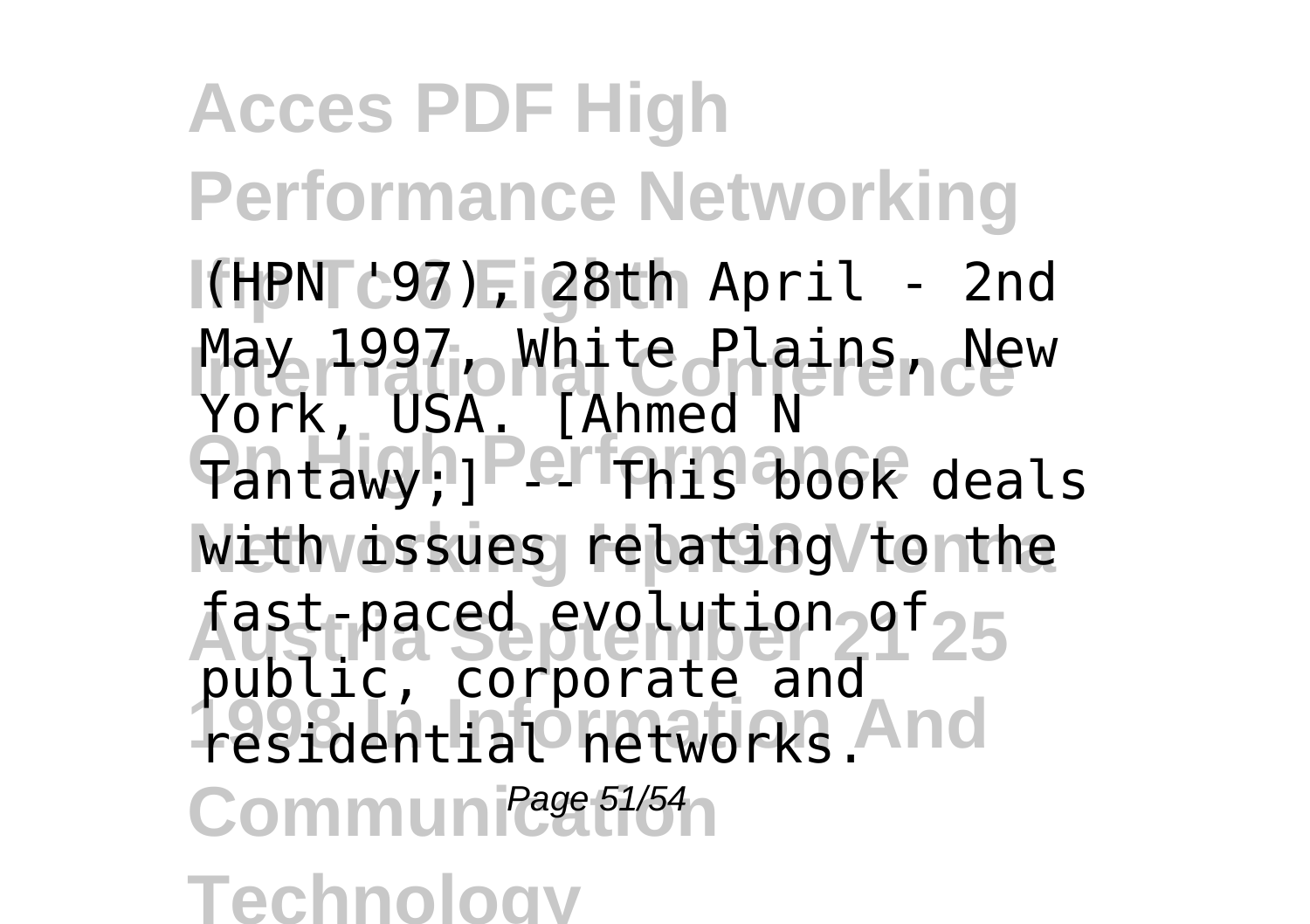### **Acces PDF High Performance Networking Ifip Tc 6 Eighth**

**International Conference On High Performance** VII : proceedings of the **NETP** *vorking* Hpn98 Vienna **Austria September 21 25** Ifip Advances In Information World Comference.<sup>10.1</sup>\$406.65. Communication **Technology** High performance networking And Communication Technology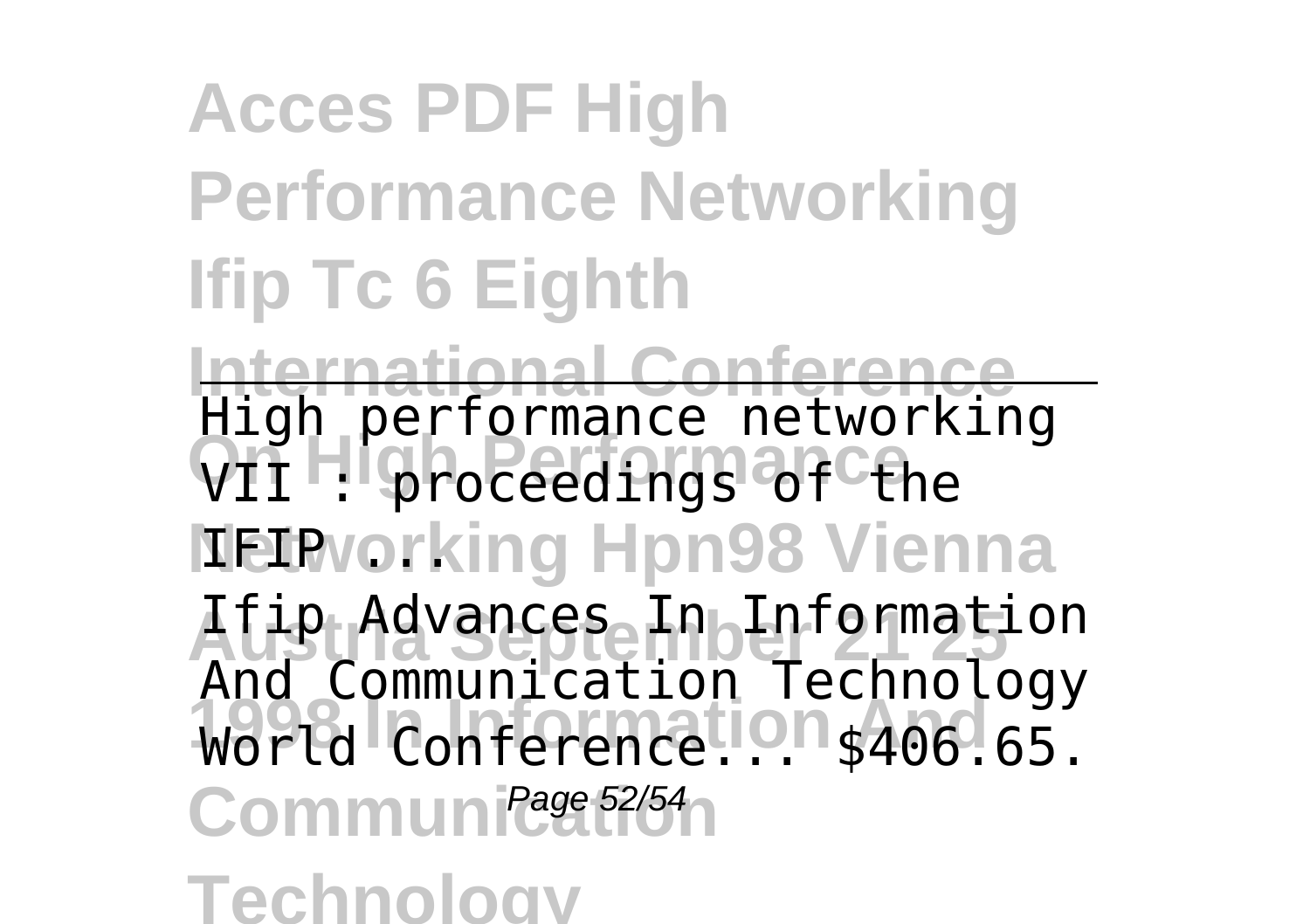**Acces PDF High Performance Networking** Programming Concepts . **Programming Concepts And On High Performance** / Wg2.2, 2.3 Internation. \$405.20kilfip Advancesenna **Austria September 21 25** Ifip Advances In Information **Integrated Network...** And Communication **Technology** Methods Procomet 98 Ifip Tc2 And Communication Technology